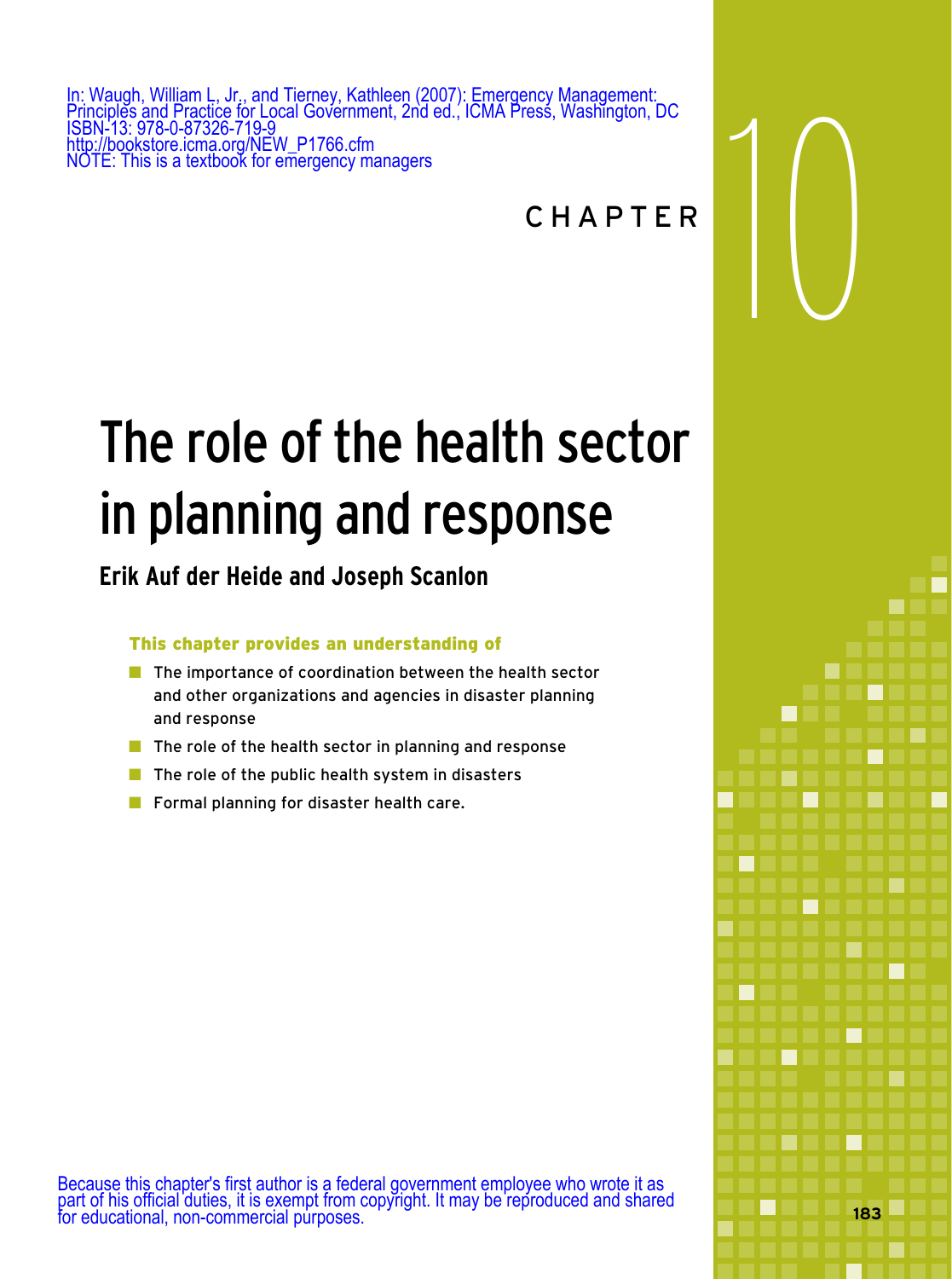nlike routine emergencies, disasters tend to cross political, jurisdictional, functional, and geographic boundaries. As a result, disasters often generate responses from multiple levels of government (city, county, special district, state, tribal, and federal), and from multiple organizations and entities in both the public and private sectors. To mount an effective response, public and private organizations that normally operate autonomously and independently must work together.<sup>1</sup>

Unfortunately, the policies and procedures that should be in place to ensure multiagency coordination and communications are often lacking. Many of those involved in the response may never have worked together before. They may have different training, organizational structures, equipment, and procedures, and they may use different terminology and communications frequencies. Moreover, local authorities may not be aware of all the entities and resources that are available, much less be able to integrate them into the response effort.<sup>2</sup> Under these circumstances, the usual means of coordinating routine responses will be ineffective.

The purpose of this chapter is to familiarize emergency managers with the role of the health sector in coordinated disaster planning and response. For the purposes of this discussion, the health sector includes medical institutions (e.g., hospitals, clinics, pharmacies), medical practitioners (e.g., doctors, nurses, emergency medical technicians), and public health agencies (e.g., state, tribal, and local health departments). After a brief discussion of the context in which coordination occurs, the chapter describes the role of the health sector in disaster-related activities. It then outlines the role of the public health system in disasters and provides an overview of formal planning for medical response.

#### Coordination in disaster planning and response

The health sector is not alone in providing assistance to the ill and injured in disasters. Public safety agencies, including fire and police departments, take part in search and rescue, transport of casualties, decontamination of casualties, and provision of emergency medical care and first aid. In addition, there is often substantial involvement on the part of the military and, most importantly, spontaneous volunteers (including the survivors themselves). Thus, it would seem obvious that local government—including emergency managers—and the health sector should communicate and coordinate with one another in disaster planning and response. But the challenges posed by disasters often make this difficult. In fact, health sector organizations often fail to coordinate even among themselves.<sup>3</sup> For example, a 2004 survey of hospitals in Los Angeles County revealed not only that 67 percent had never participated in joint training with local police and fire departments, but also that only 16 percent of them had written mutual aid agreements with other hospitals.4

Coordination between local governments and the health sector is complicated by the fact that most health care in the United States is provided by the private sector (e.g., private hospitals, private physicians, and private ambulance services) and is therefore largely outside of the direct operational and fiscal control of government. As a result, coordination with these private entities requires skills in negotiation, mediation, facilitation, and compromise—skills that, while not generally associated with the top-down, command-and-control approach characteristic of the civil defense era, have become increasingly important in modern emergency management.<sup>5</sup>

The emergency manager may be the only person in the community whose constant focus is on preparation for disaster.<sup>6</sup> Thus, he or she is in a unique position to promote interorganizational planning and preparedness, and to ensure that the local government and health care organizations and agencies work together. The emergency manager must also ensure that all organizations, including those in the health sector, understand that they *need* to cooperate with one another. Readiness for medical emergencies depends on the ability of local government, public safety agencies, *and* the health sector to plan, train, drill, respond, and evaluate jointly.

In some communities, established groups (such as local emergency planning committees or the local Metropolitan Medical Response System) may serve as the focal point for

Disclaimer: The findings and conclusions in this report are those of the authors and do not necessarily represent the views of the Agency for Toxic Substances and Disease Registry.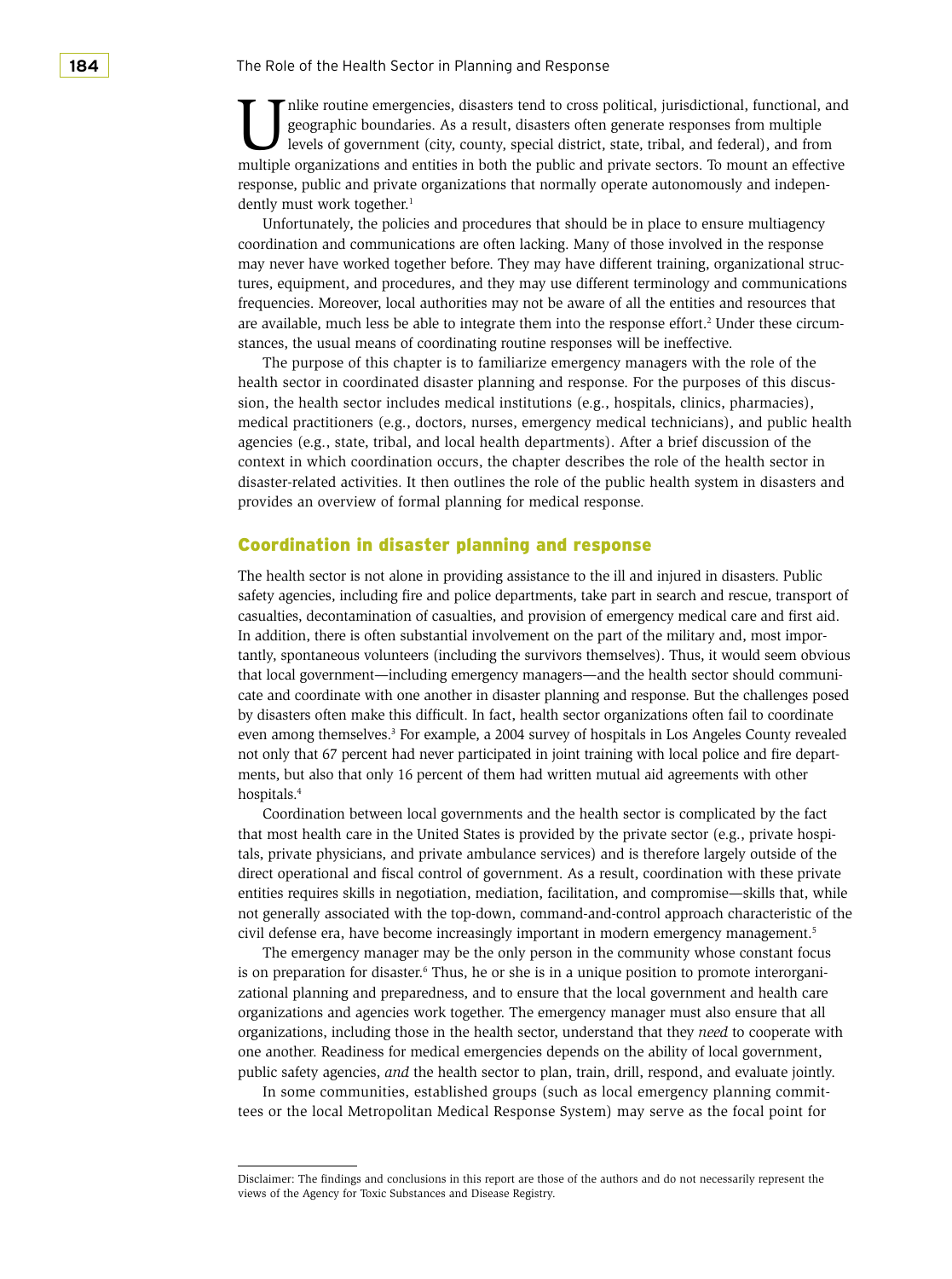#### Failure of coordination: The Station Nightclub Fire

The 2003 response to the Station Nightclub Fire in West Warwick, Rhode Island, illustrated the inadequate coordination between the local government and health care organizations. Shortly after 11 pm, during a rock band performance, a pyrotechnic display set off a fire in the nightclub, injuring more than 200 patrons and killing 100 others. While at the individual tactical level the response was remarkable and heroic, at the strategic level there were numerous system problems:

- Private ambulances in Rhode Island do not normally respond to 911 calls, nor was there a plan for using them in disasters. Thus, when they were needed to supplement the number of available public ambulances, the fire department had to look in the Yellow Pages to get contact information. Moreover, because of the lack of coordination, the police and fire departments independently requested private ambulances at the same time, and local officials made no attempt to periodically assess the location and safety of those ambulances while they were being used to transport patients from the nightclub to hospitals. Moreover, none of the ambulances in use-whether fire department, municipal, or private-knew how to contact the local hospitals to which they were transporting patients.
- No plan existed to guide the use of medical helicopters in disasters.
- • �Although both police officers and firefighters from all over the state provided care for the injured, they set up separate command posts and did not coordinate their efforts.
- The state emergency management agency did not declare a disaster and did not activate the statewide mass casualty plan, nor were any emergency operations centers activated in this incident. In the absence of a declaration, and concerned about patient privacy protection, hospitals were reticent to share desperately needed victim information with the emergency management agency so it could compose accurate lists of the missing.

No one was designated to coordinate the overall responses of the various hospitals. For example, hospitals did not coordinate with one another or with the emergency management agency in requesting medical help through the U.S. Department of Homeland Security. Such coordination was also absent when it came to the transfer of patients to out-of-state hospitals.

Source: Titan Corporation, *The Station Club Fire: After-Action Report,* Contract no. GS10F0084K2001F\_341 (Washington, D.C.: Office for Domestic Preparedness, U.S. Department of Homeland Security, 2004); available at llis.dhs.gov/member/secure/getfile .cfm?id=10806 (accessed August 22, 2007).

community-wide emergency planning.<sup>7</sup> If a community-wide emergency planning committee does not exist, the emergency manager should establish one and ensure that it includes government and health sector representatives. One approach is to establish a health sector planning subcommittee as part of a larger group; examples of who should be represented on this subcommittee are shown in Figure 10–1. Provisions for a community-wide joint emergency operations center, the use of joint incident command following disasters, and the establishment of an intercommunity and interagency radio system and mutual aid plan also facilitate collaborative, strategic responses.

Hospitals Red Cross mended representation on Clinics and bosis and provided a community- or areawide<br>
Medical Reserve Corps a community- or areawide<br>
Mental health agencies clinics and bospitals executively reveniencies are provided as a community- or areawide Mental health agencies, clinics, and hospitals Psychiatrists, psychologists disaster health planning disaster<br>Planning planning planning product product product product subcommittee Urgent care centers **Disaster medical assistance teams** subcommittee  $\blacksquare$ Emergency medical service agencies, providers, Jail infirmaries and dispatchers **Physician paging services** Medical societies (private physicians) Social workers **Poison centers Rehabilitation centers Rehabilitation centers** Dialysis (artificial kidney) centers **Rescue teams** Rescue teams Environmental protection agencies and the environmental protection agencies Public health agencies Assisted living facilities Assisted living facilities Nursing associations Nursing homes Nursing registries<sup>1</sup>

1 A nursing registry is an organization that registers local nurses who are available for work. This work could be providing temporary coverage at hospitals, making nurses available for private work in the home, or other situations where nurses are needed on a temporary basis.

**Figure 10–1** Recom-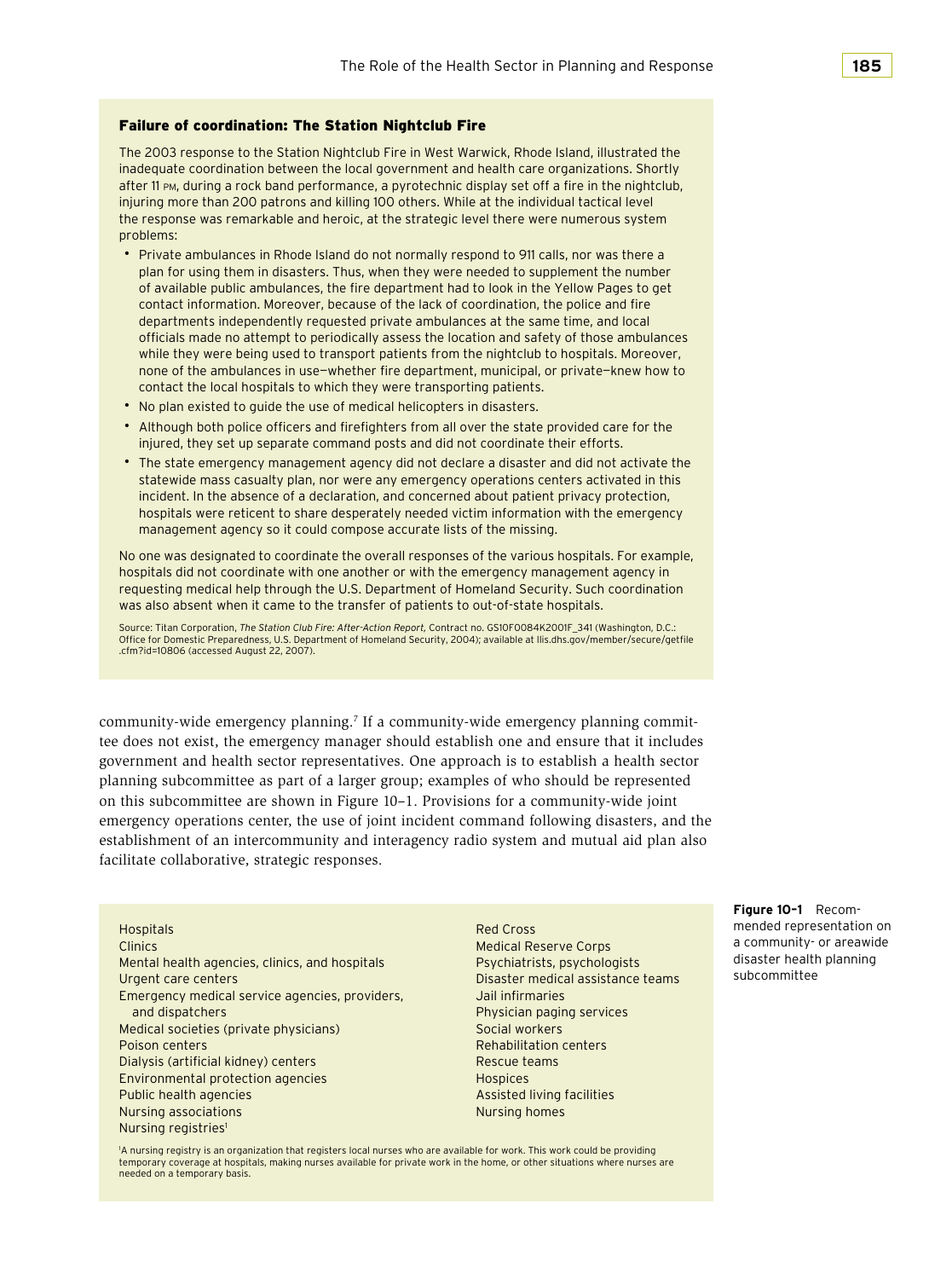#### The role of the health sector in disaster planning and response

As discussed in Chapter 1 of this volume, disasters differ from emergencies qualitatively as well as quantitatively: disasters often require health sector responders to carry out tasks that are different from those called for in routine emergencies, and to do so under conditions of great urgency and uncertainty. This is why specific planning and training for disasters is necessary. Among the most important tasks are

- Communication
- Search and rescue
- Triage
- • Hospital and nursing home evacuations
- • Victim tracking and handling public inquiries
- • Managing medical donations
- Managing contamination
- • Ensuring access to nonhospital sources of medical care
- • Dealing with loss of response infrastructure.

#### Communication

 the keys to successful collaboration is clear, accurate, and timely communication. Hospitals As noted earlier, disasters require different organizations—often from different jurisdictions and levels of government as well as from the private sector—to work collaboratively. One of need prompt notification of disasters so that they can, for example, transfer or discharge stable patients to make room for incoming victims; expedite the transfer of patients from the emergency department to floor beds; open up and staff auxiliary rooms to treat disaster victims; call in off-duty staff; and, if needed, set up decontamination areas and distribute personal protective equipment. Often, however, hospitals are taken completely by surprise: the earliest notification they receive is from the first arriving casualties or the news media, rather than from officials in the field.<sup>8</sup>

In the event of disaster, the following information needs to be shared:

- The nature and scope of the disaster
- • Whether hazardous substances are involved
- Whether physician teams are needed at the site
- What arrangements are being made to get health care staff and suppliers through police security lines
- Estimates of the number, types, and severities of casualties
- The number and types of casualties that each hospital can accommodate
- The number and types of casualties being sent by ambulance to each hospital, along with estimated times of arrival
- • Whether outside health sector resources are needed
- Where incoming resources should report (e.g., at a designated staging or check-in area, as shown in Figure 10–2)
- • What hospitals and health facilities need traffic control or security assistance from police
- What hospitals or health facilities need to be evacuated
- • Whether hospitals need fire department assistance because of hazardous material (hazmat) spills, or loss of fire alarm systems or sprinklers
- • What hospitals need water, food, supplies, supplementary staff, or electrical generators (or fuel for them)
- When the last casualty will be being transported
- What precautions fire and police need to take to protect themselves (e.g., against exposure to biological, chemical, or radioactive substances contaminating victims or the disaster site) during response and recovery activities.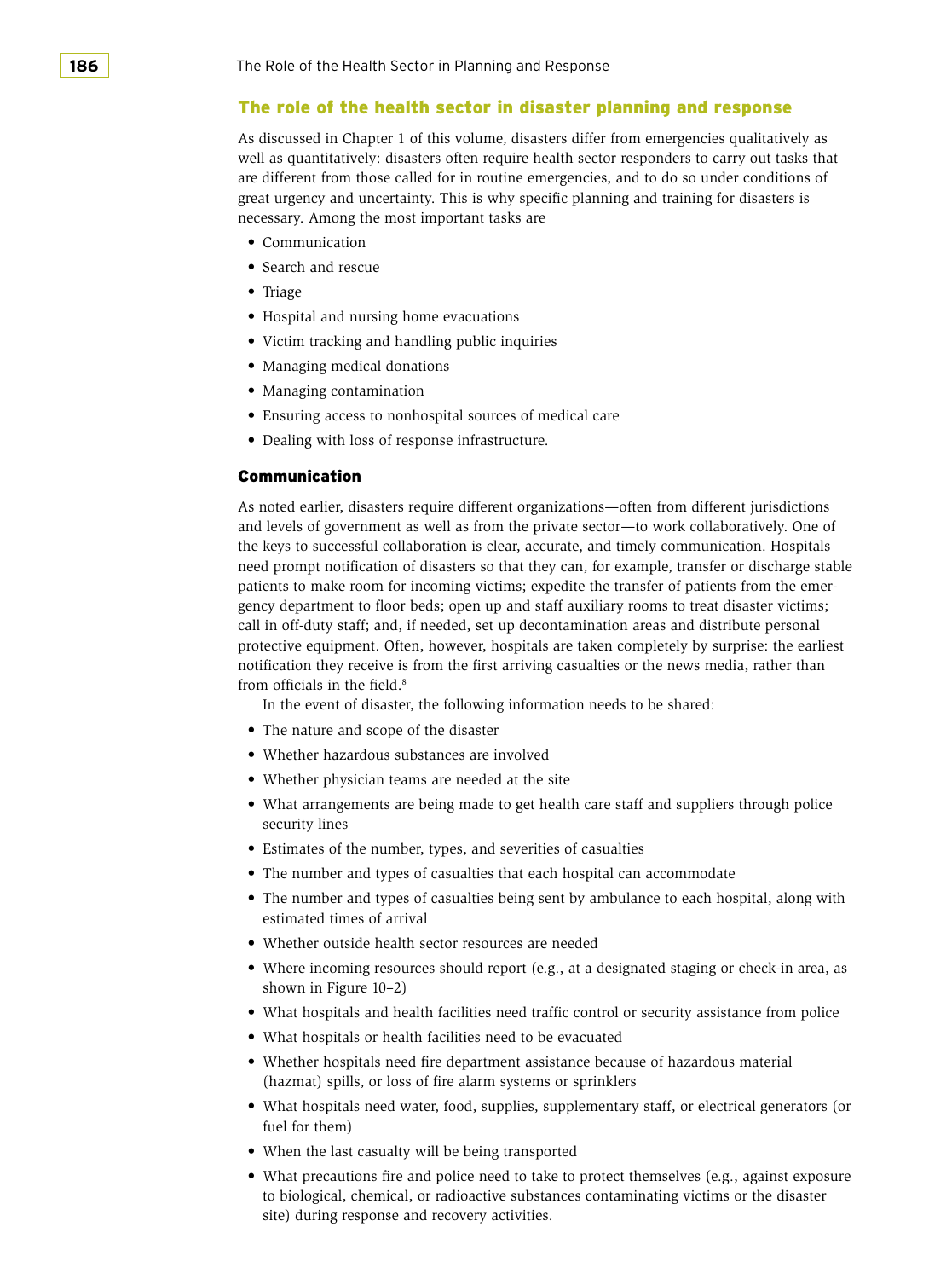

**Figure 10–2** Check-in areas for managing unrequested volunteers and outside responders

Source: Erik Auf der Heide, *Disaster Response: Principles of Preparation and Coordination* (St. Louis, Mo.: C. V. Mosby, 1989), 77, available at orgmail2.coe-dmha.org/dr/index.htm (accessed August 22, 2007).

 *tions Crisis,* published by the California legislature's Joint Committee on Fire, Police, Emer-**Telephone and radio technologies** More than half a century of experience has shown that even if the usual means of communication—land lines and cellular phones—are not damaged, circuits or networks rapidly become overloaded and unusable. Pagers, two-way radios, and Internet connections that rely on telephone connections are also prone to failure.<sup>9</sup> One of the most common observations in disaster after-action reports is the need for interoperable radio communication networks to tie the various emergency response organizations together.10 This need was recognized as far back as 1983 in a report titled *California's Emergency Communica*gency and Disaster Services.<sup>11</sup> But twenty-five years later, the need has still not been met,<sup>12</sup> largely because of a lack of funding.<sup>13</sup>

#### Dealing with overresponse and self-dispatch

A disaster often sets off a larger response than may actually be desirable. For example, those who first arrive on the scene may request assistance ("It's a big one. Send everything you've got") before fully assessing the need. Both trained and untrained volunteers may hear of the disaster on police scanners or via the news media, assume that help is needed, and "self-dispatch." Although it is unlikely that overresponse, or convergence, and self-dispatch can be eliminated in disasters, some measures can be taken to reduce it:

- • �Avoid appeals to send "all available ambulances" or have "anyone with first aid training" go to the scene. The response is often far greater than intended, and the request is difficult to cancel once issued.
- Be proactive in announcing over the media and public safety radio frequencies when additional help is *not needed.*
- Initiate a needs assessment (or "situation assessment") and mutual aid plans as rapidly as possible. With mutual aid plans to guide dispatch, ad hoc mobilization and self-dispatch of unneeded resources may be reduced. Mutual aid plans can also specify staging or check-in areas near but not in the impact zone, thereby allowing the command post to identify what resources have responded and to keep them out of the way until they're actually needed. Mutual aid plans should include provisions for proactively notifying mutual aid resources when they are not needed. In the absence of mutual aid plans (and associated mutual aid communications systems), outside responders have difficulty finding out if their help is needed and, assuming that too much help is better than too little, will self-dispatch.
- Have emergency personnel and vehicles respond to a staging or check-in area where they can be held until needed, released if unneeded, or assigned a response task as required. These areas can be situated adjacent to, but outside of, the impacted zones to reduce unnecessary emergency vehicle congestion (see Figure 10–2 above).

Ultimately, however, planners will need to train local responders to expect unsolicited assistance and should designate persons to help coordinate their efforts.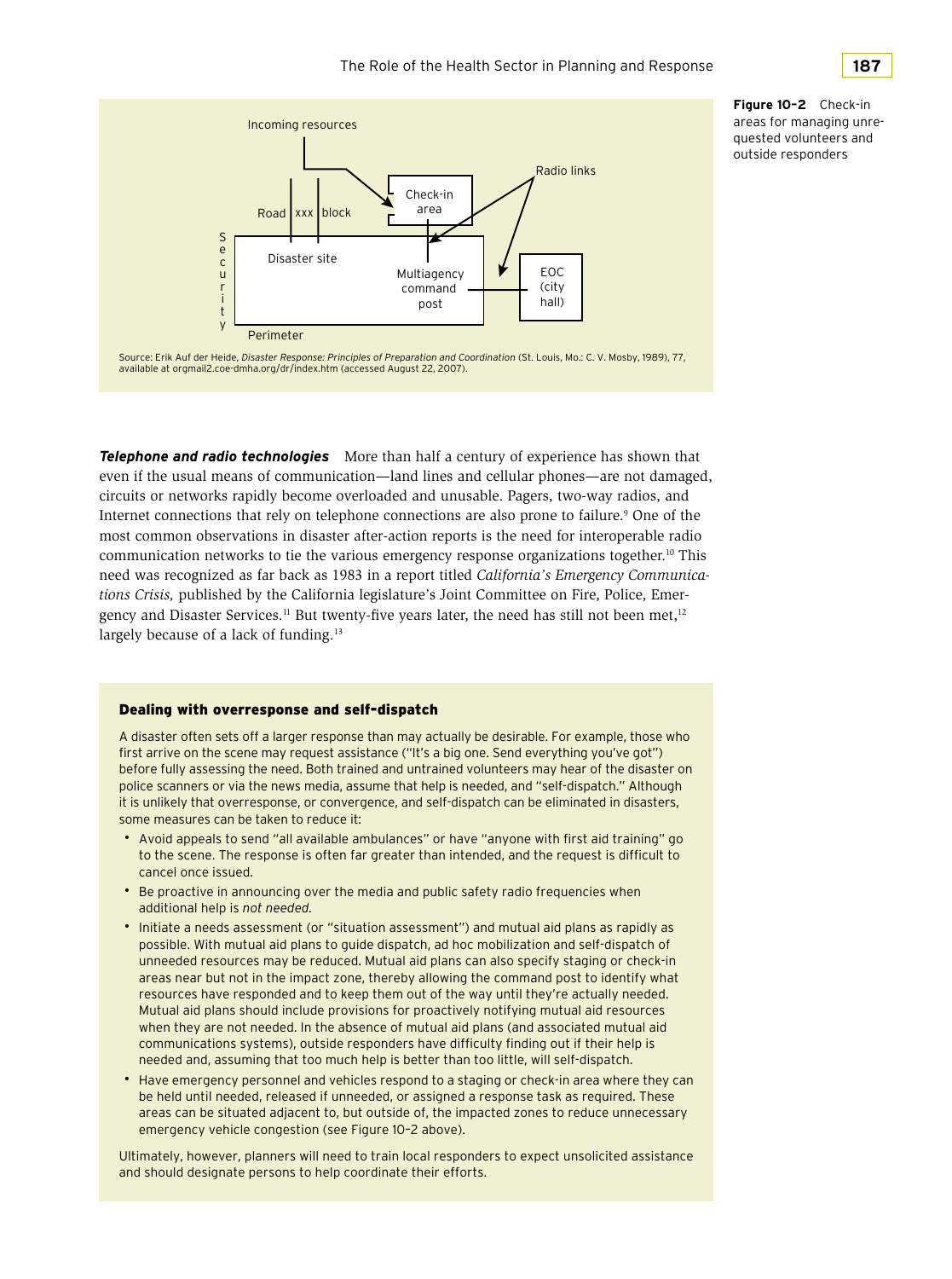Emergency managers can take a number of steps to improve disaster communications. For instance, they can

- • Promote the creation of a community-wide emergency communications committee with the responsibility to establish (1) common communication frequencies for mutual aid requests and (2) procedures to link health sector organizations with one another and with public safety organizations and dispatchers
- • Work with surrounding communities or the state to establish mutual aid systems (with associated communications networks) with those entities
- • Work with cellular and telephone companies to give electronic priority ("essential service" designation) to health sector organizations when circuits are overloaded
- Make arrangements to distribute mobile cellular towers ("cells on wheels") and antenna towers, portable and mobile two-way radios, and portable radio repeaters
- Find other creative ways to communicate, such as using motorcycle club members as couriers.

**The role of the media** Emergency management has traditionally focused on what local gov- ernment and other disaster responders should do to protect the public. However, increasing attention is being given to the role of the media in assisting and informing the public.

In the event of disaster, many factors can compromise the media's ability to reach the public; some of these factors are related to the inherent limitations of warning systems, others to the effects of the disaster itself, and still others to inadequate preparedness. Sirens are a notoriously poor means of warning the public: they may not be heard, and even if they are, they cannot provide specific information on the nature of the threat or on steps the public should take to protect itself. Although tone-alert weather radios can now be used for all-hazards disaster notifications, few people own these devices. If a disaster occurs at night, when most people are asleep, warnings broadcast over commercial television and radio stations may not be heard; moreover, a disaster may lead to the loss of electrical power, which means that most people will lose television, satellite, and cable services. Commercial broadcast stations may themselves lose power as the result of a disaster and may not have emergency generators; these stations may also have no one on duty to receive warnings from local officials, especially in smaller communities where they merely rebroadcast satellite feeds during nighttime hours.

 Emergency managers need to work with media outlets to ensure that those outlets can survive and function after disasters—for example, that they have emergency backup power, backup antennas, food and provisions for long staff stays at the station, a means for emergency officials to contact station staff after normal business hours, and agreements with surrounding stations to broadcast information into the local area if the local station cannot broadcast. Stations should be educated about local disaster threats, such as high winds, flooding, and seismic risks, so that they can take protective action for their facilities and staff. In the event that communication through mass media fails, emergency managers need contingency plans for providing door-to-door warnings and information on protective actions.14

 carbon monoxide poisoning. During the first outbreak of West Nile virus in the United States, for **The role of citizens** Increasing attention is also being given to how members of the public can help themselves and others. They can, for example, evacuate the area, shelter in place, help locate victims, decontaminate themselves, obtain vaccinations, maintain sanitary conditions, take antibiotics, and exercise proper precautions when using emergency generators to protect against example, the public was enlisted to identify and eliminate the breeding areas of mosquitoes that spread the disease.<sup>15</sup> During the 2003 pandemic of severe acute respiratory syndrome (SARS), studies showed that transmission of the disease was significantly reduced by simple measures taken by the public, such as frequent hand washing and use of surgical masks.16

In order to take self-protective actions, the public needs accurate and consistent information on

- The nature of the health threat
- The location and geographical extent of the threat (e.g., in the case of a plume of hazardous material, where it is, where it is going, and how fast it is moving)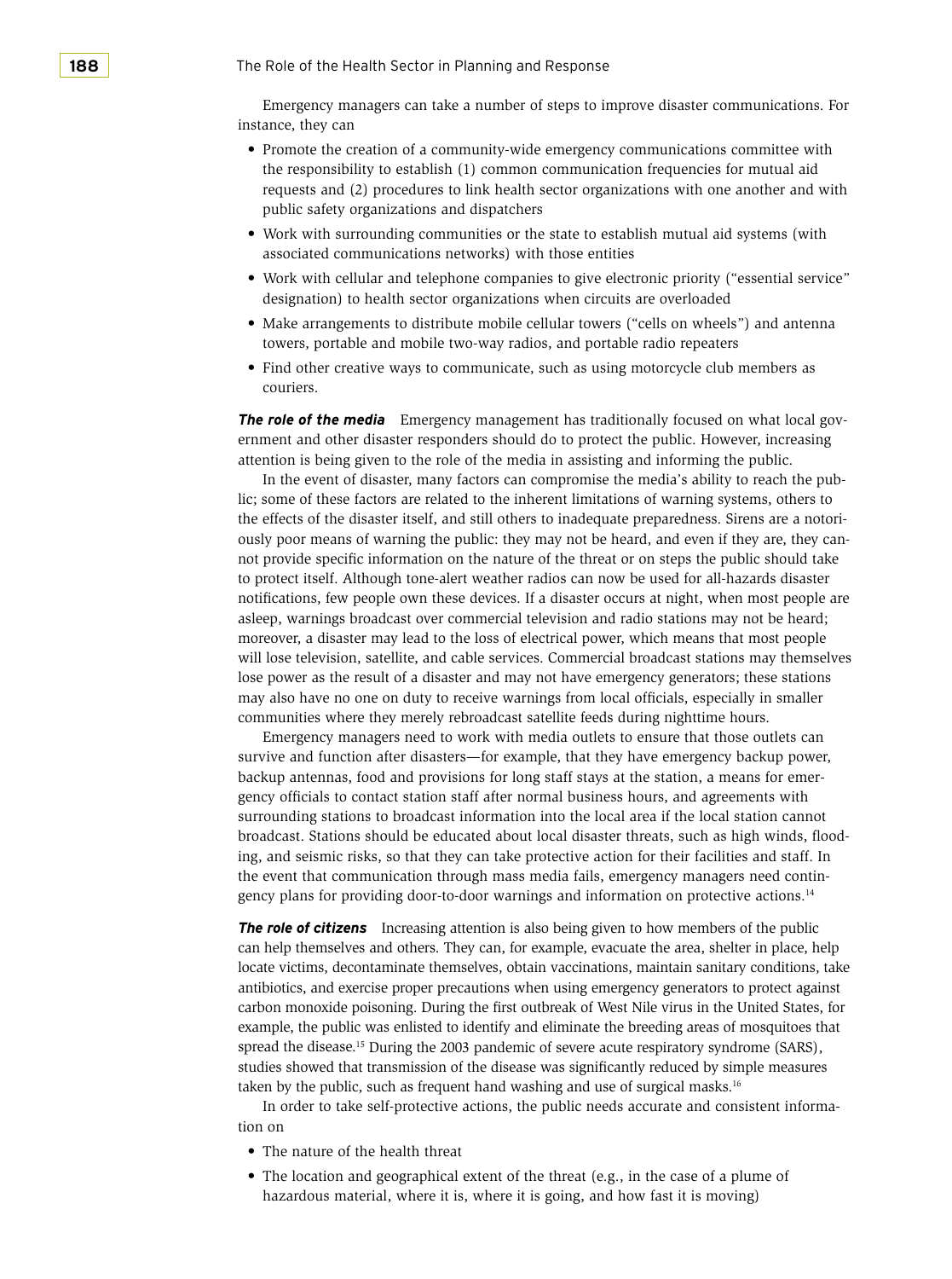#### Public response to a bioterrorism attack

Federal, state, and local planners are developing strategies to rapidly vaccinate the public in the event of a smallpox attack. Such strategies include procedures for quickly obtaining smallpox vaccine from national stockpile locations around the country, setting up clinics in schools and other locations, and triaging and vaccinating large numbers of people within a few days. Strategies should also include provisions for notifying the public about the availability of vaccines and about priorities for who should receive the vaccine, especially if there are shortages.

However, a 2004 report by the Center for the Advancement of Collaborative Strategies in Health points out the problems that can occur with planning for catastrophes with which we have no previous experience,<sup>1</sup> such as a smallpox bioterrorist attack. Planners have assumed that in the event of an attack, the public would be very worried about catching smallpox and would follow instructions to go to clinics and be vaccinated. In fact, plans detail crowd control measures to deal with the anticipated flood of people who would show up at the vaccination sites. But interviews with citizens revealed that only 24 percent would rush to vaccination sites, 19 percent would go later when it was most convenient, 2 percent definitely would not go, and 55 percent would need more information before they decided to go.

Interviewees gave a number of reasons for not getting a vaccination, including the mistaken beliefs that they were already immune because of a previous vaccination or that they were not at risk because their lifestyles did not bring them into contact with many people. Other reasons included such fears as that they might contract smallpox at the triage-and-vaccination clinics, that they might be carrying the disease and would expose others at clinics, or that the government would not tell them about dangerous side effects or risks of the vaccine.<sup>2</sup>

1 Roz D. Lasker, *Redefining Readiness: Terrorism Planning through the Eyes of the Public* (New York: Center for the Advancement of Collaborative Strategies in Health, New York Academy of Medicine, September 2004), available at redefiningreadiness.net/pdf/ RedefiningReadinessStudy.pdf (accessed July 20, 2007). 2 Ibid.

- • How people can determine whether they have been exposed to a communicable disease or hazardous substance
- • What symptoms the disease or exposure to it causes
- How the illness or contamination spreads
- • What to do in case of illness or exposure—for example, where to get treatment or preventive care (e.g., antibiotics or immunizations)
- The risks of illness or exposure at hospitals or other treatment locations
- The long-term effects of exposure
- The effectiveness of recommended self-protective measures
- If evacuation is ordered, what specific areas need to be evacuated, what the evacuation routes are, where shelter is available, and how to obtain assistance in complying with evacuation orders.

 When it comes to providing information about a disaster, *how* communication occurs is often as important as *what* is communicated. The following guidelines will help emergency managers improve the effectiveness of risk communication:

- Before disaster strikes, work with health sector organizations and other agencies to develop procedures for ensuring that the public receives information that is consistent and up-todate. Assign subject matter experts to listen to and watch all media broadcasts to identify inaccuracies and inconsistencies and bring such problems to the attention of those who can resolve them.
- • Communicate openly and honestly. Officials are sometimes reluctant to share information with the public, either because they don't want to cause panic or because they feel that the public will not comprehend the complexities of the situation. But in fact, panic is extremely rare in disasters, and the public usually responds in an adaptive and productive manner. Officials should be candid about how much they do or do not know about health risks, and should give the public some indication of when additional information will be available.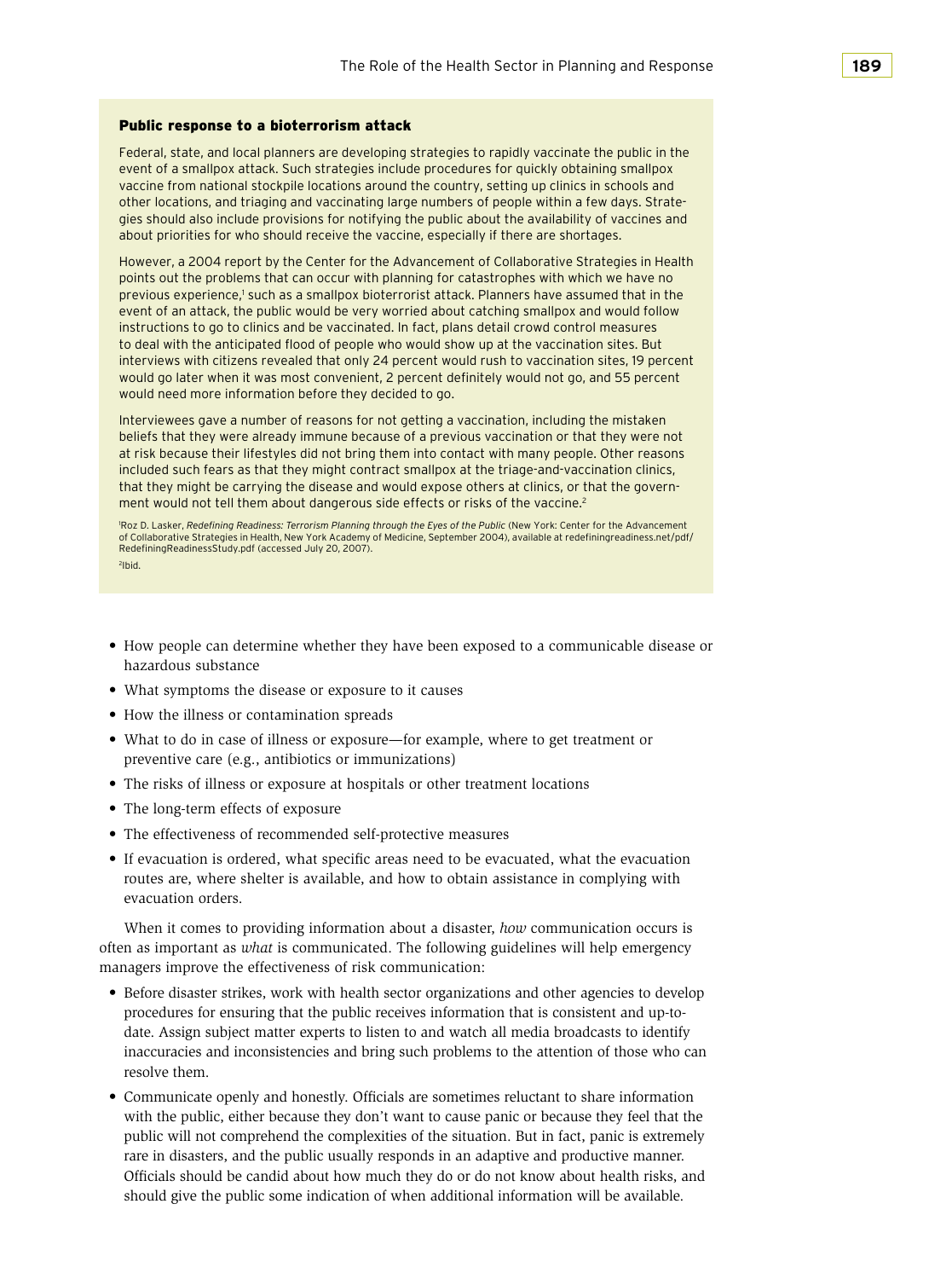**190 The Role of the Health Sector in Planning and Response** 

- • When disaster strikes, provide accurate, consistent information through multiple sources trusted by the public, recognizing that different segments of the public differ in what languages they understand, where they routinely seek information, and whom they trust. The effectiveness of a warning is enhanced if it is issued repeatedly.
- Tailor disaster-related communication to the specific needs of the community. For example, in Hurricane Katrina, those in low-income neighborhoods needed to know how to access public transportation for evacuation, while those in more affluent neighborhoods who owned private vehicles needed to know what roads were open.
- • Ensure that communication is two-way. Establish call centers to expeditiously address inquiries from concerned citizens (which, of course, presumes an intact telephone system—by no means a given), and make sure those call centers receive continual updates. Plan and talk with formal and informal community groups.
- Use technology effectively to get meaningful information to the public. Warning sirens, for example, carry the least specific information but may be successful in getting the public to turn to sources of more specific information, such as broadcast radio or television.17

#### Search and rescue

of it is usually carried out by the survivors themselves.<sup>18</sup> However, because the need for wide-Initial post-disaster search and rescue is not usually well-coordinated—in part because most spread search and rescue is rare in routine emergencies, and because the roles and responsibilities related to this task often have not been previously worked out or practiced, this lack of coordination often persists even when official emergency response agencies become involved.19

 trapped victims.) However, the effectiveness of disaster search and rescue can be improved It is unrealistic to believe that massive spontaneous citizen involvement in post-disaster search and rescue can be controlled or prevented. (There is even some question as to whether preventing it—if it were possible—might result in the loss of life because of delays in locating by training law enforcement officers and firefighters to coordinate the work of spontaneous volunteers and by agreeing on who should be responsible for coordinating the volunteers.<sup>20</sup>

 selves. In the same way, Neighborhood Watch, Citizen Corps, and other community organiza-Because survivors of a disaster are the ones most likely to know where the missing are located, it is beneficial to involve them in the search and rescue effort. Those coordinating search and rescue should make it a point to interview survivors—both those in the field and those who have been transported to hospitals—to find out where victims were last seen before disaster struck. Registration clerks in hospital emergency departments should have protocols for obtaining this information (or, at least, contact information for persons who have this information) and relaying it to rescue officials in the field. It is important for hospitals to note not just who the victims are but who brought them to the hospital, because these persons may also have information on other missing persons or may be reported as missing themtions can also assist with search and rescue.

#### Triage

 The word *triage* is derived from the French verb *trier,* which means "to sort." The fundamental principle of triage is to do the greatest good for the greatest number. Generally, care is provided first to the most serious casualties and to those most likely to survive as a result of that care (see Figure 10–3).

 governed by a universally accepted standard, they may vary depending on the locality. How- (minor), and black (dead, or "unsalvageable" given the resources available). During the triage process, casualties are assigned to priority categories—often designated by a number or color—for treatment and transport. Because categories are not currently ever, many localities use a four-category system, such as red (critical), yellow (urgent), green

 for this may be the lack of training for emergency medical service (EMS) providers on how to Despite its importance, field triage is often not carried out in disasters. Among the reasons carry out and coordinate triage in multiagency, multijurisdictional responses; a lack of medical authority and direction in the field; and the tendency of untrained survivors who are involved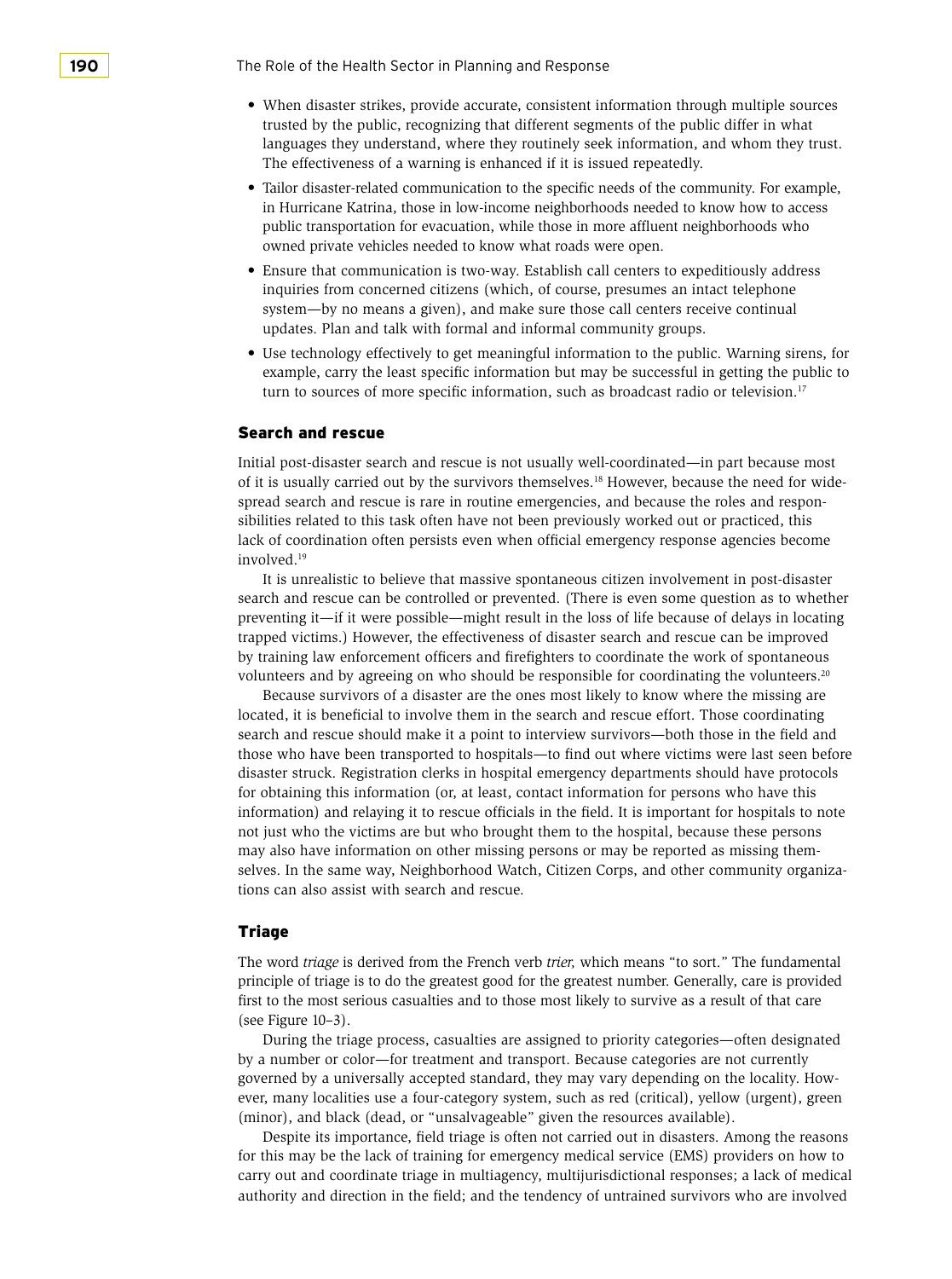

Source: T. Okumura et al., "The Tokyo Subway Sarin Attack: Disaster Management, Part 1: Community Emergency Response," *Academic Emergency Medicine* 5, no. 6 (June 1998): 813–617.

in search and rescue to transport casualties to the closest hospital, bypassing any field triage station either because its existence and location are unknown or because such care is considered inferior to that available in hospitals.<sup>21</sup>

Doing the greatest good for the greatest number in a disaster involves more than assigning priorities for treatment and transport. It also means using available medical resources as efficiently as possible. For example, patient destinations should be coordinated on a community-wide basis so that no hospital receives a disproportionate share of the casualties. Further, casualties should be sent to those hospitals that are best suited to provide the care needed. For example, it is preferable to send patients with minor injuries to facilities other than the trauma center, and to send severely burned victims to facilities that are specifically equipped to handle burn injuries.

hospital.<sup>22</sup> Numerous other disaster case studies have reported similar findings.<sup>23</sup> Unfortunately, this is not what usually happens in disasters. Instead, the majority of casualties—including the most serious cases and those who are dead on arrival—often end up at the hospitals that are closest to the high-impact areas, that are more familiar to those performing the transport, or that are renowned for providing emergency care. A study conducted by the Disaster Research Center, at the University of Delaware, found that in 75 percent of the disaster events studied, more than half of the casualties were transported to the closest

 casualties to medical care. After the 2001 World Trade Center attack, for example, only Uneven or inappropriate distribution of casualties occurs for a number of reasons, including lack of planning and training, failure to assign responsibility for coordinating casualty distribution, and lack of interagency radio communications. Another reason is the ad hoc transport of casualties by nonambulance vehicles such as private cars, police cars, buses, and taxis.24 Many individuals who are searching for and rescuing victims believe that the best emergency care is transport to the closest hospital by any means as quickly as possible. If enough ambulances are not readily available, volunteer rescuers don't tend to sit by idly awaiting their arrival but instead use the most expedient transportation means at hand to get 7 percent of the casualties transported to area hospitals arrived by ambulance.25 Similarly,

**Figure 10–3** Triage after sarin attack, Tokyo

subway, 1995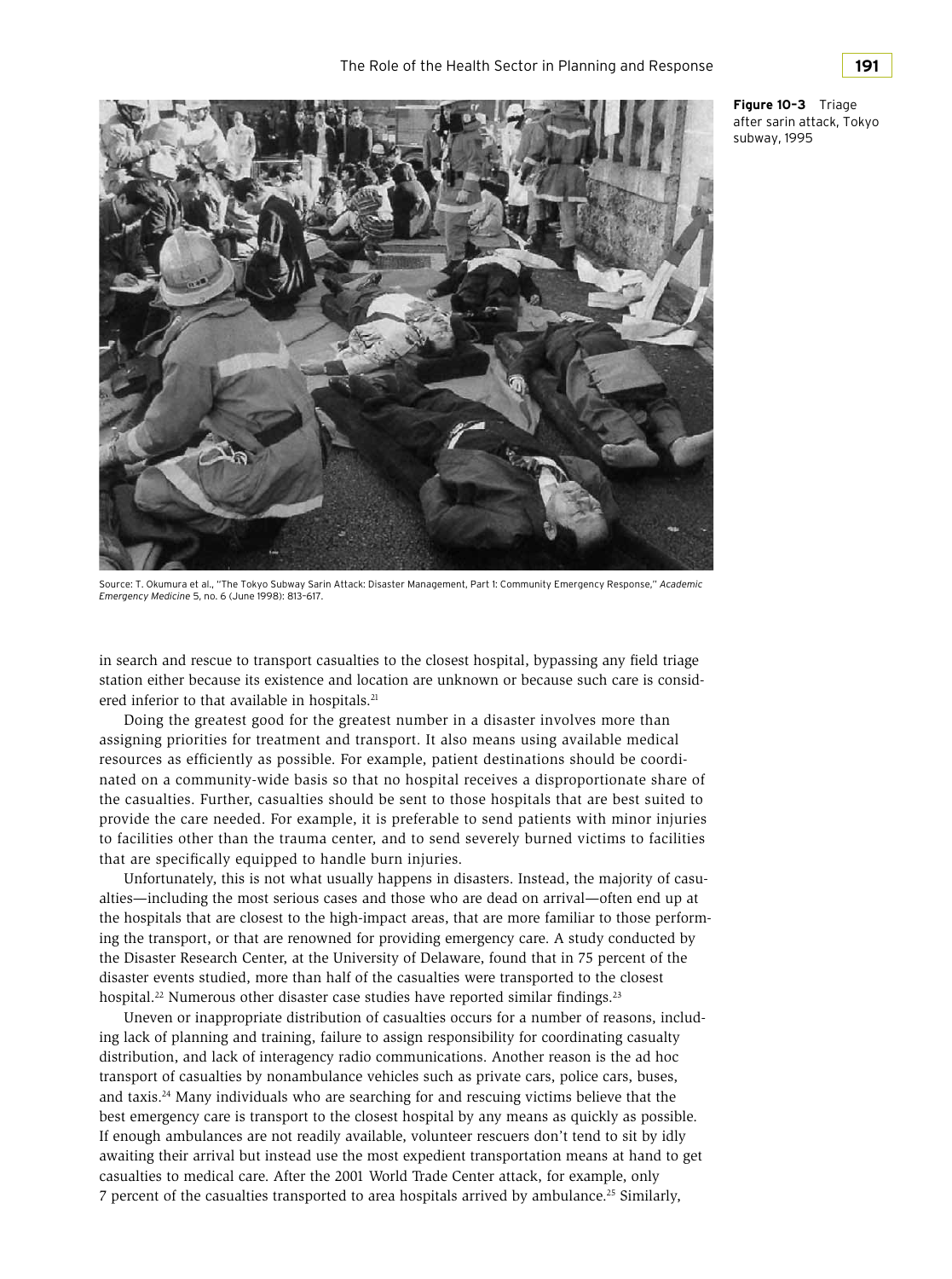1 percent by police car, and 6 percent by other means.26 Nonambulance transport also helps after a sarin gas attack on the Tokyo subway system in 1995, Tokyo's St. Luke's hospital, one of the medical facilities closest to the attack, received the most casualties, only 7 percent of which arrived by ambulance; of the rest, 35 percent arrived on foot, 24 percent by taxi, 14 percent by private car, 13 percent by nonambulance fire department vehicle, just over to explain why, during disasters, hospitals rarely receive timely notification from authorities in the field or estimates of the numbers, types, and severities of casualties they will receive.<sup>27</sup>

# **Doing the greatest good for the greatest number in a disaster involves more than assigning priorities for treatment and transport. It also means using available medical resources as efficiently as possible.**

 Another pattern commonly seen in disasters is a sort of "reverse triage": that is, the first casualties to arrive at hospitals are the least serious ones. This happens because the least injured are those who are the most able to rapidly transport themselves, while the most serious casualties tend to be those who are entrapped in the rubble and require the use of complicated rescue techniques and heavy equipment—which untrained survivors cannot provide—before they can be transported.28

 Even though most disaster casualties bypass field triage efforts and the attempts to distrib- should be used to guide ambulance destinations. Even without such information, however, ute the patient load among area medical facilities, there are still some who will be transported by ambulance. Therefore, procedures should be established to poll area medical facilities when disasters strike to identify which facilities are overloaded, which can receive more patients, and which are damaged or evacuating. (Such procedures, of course, require the existence of an interoperable radio communications network.) The information that is gathered ambulance dispatchers and drivers can be fairly certain that hospitals closest to the impacted areas are most likely to become overloaded and so should consider bypassing those facilities. Medical mutual aid plans and joint training and exercises should address triage and casualty distribution,<sup>29</sup> and police and firefighters, who carry out much of the nonbystander search and rescue in disasters, should be familiarized with area triage plans and procedures.30

#### Hospital and nursing home evacuations

 and other congregate care facilities. Even medical care facilities that are not damaged may Sometimes disasters or hazard threats necessitate the evacuation of hospitals, nursing homes, have to evacuate stable patients to make room for expected disaster cases. This, of course, requires that these facilities receive timely information about impending threats or incoming casualties. At that point the following tasks need to be undertaken:

- • Communication with other hospitals to assess how many transferred patients they can receive
- • Coordination with ambulance services to transport patients (and to make sure that ambulances do not transport casualties to hospitals that are themselves being evacuated)
- • Coordination with public safety agencies to assess the most appropriate evacuation routes
- Implementation of effective patient tracking systems
- • Notification of evacuated patients' family members.

 ple, by a designated "disaster coordination hospital," the 911 dispatch center, the local EMS Evacuations of facilities may be especially challenging because ambulances may be tied up These tasks should be coordinated at the community (or intercommunity) level, for examagency, or the hospital association. And often these tasks must be undertaken in the face of serious damage to the hospital; spillage of hazardous materials; leaking water; blocked roads; loss of power, communications, and elevator function; and the continued arrival of casualties. at the disaster. In addition, coordination of evacuation may be difficult because cellular and telephone lines are often damaged or jammed.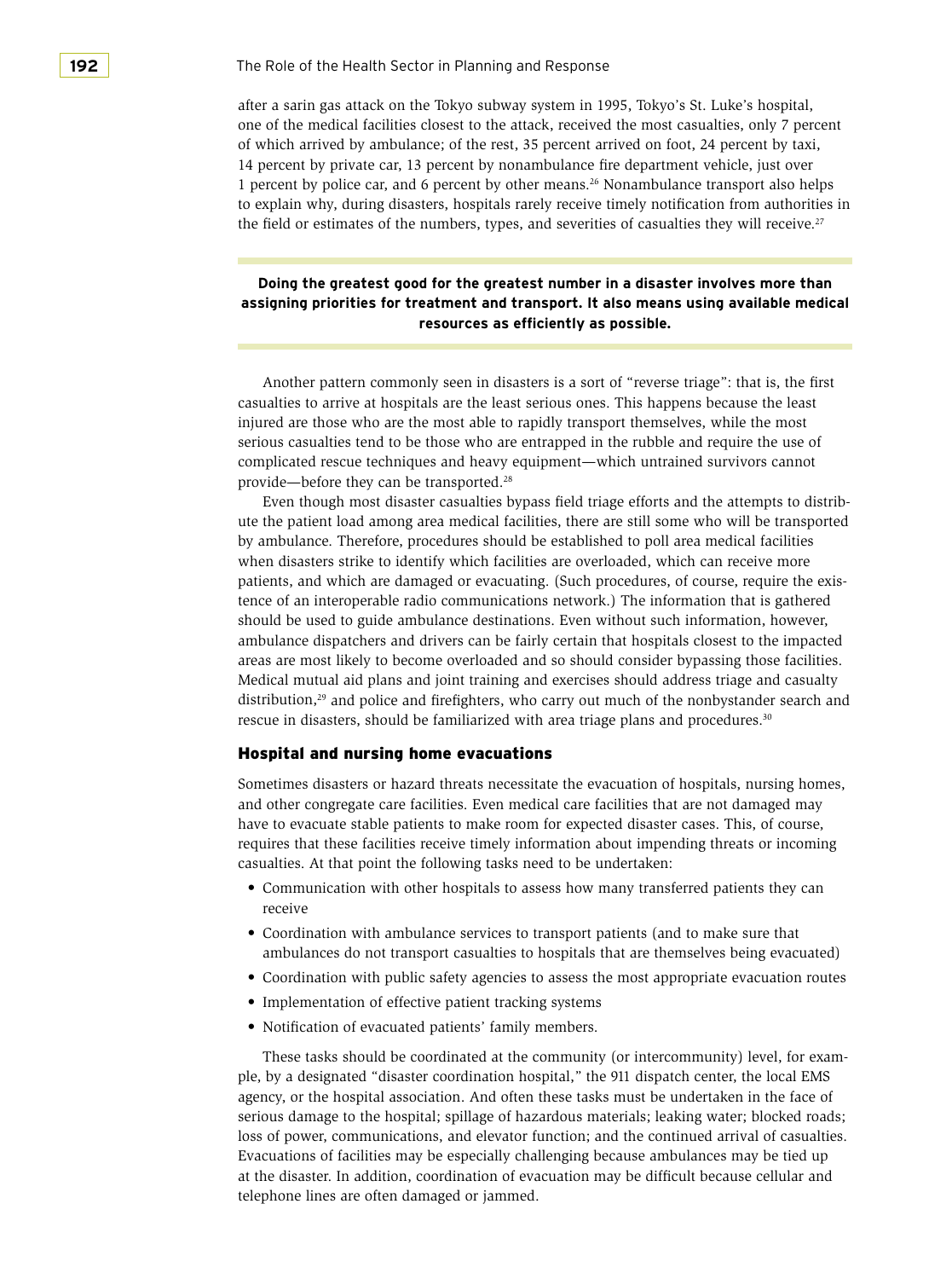Unfortunately, community-wide plans for hospital and nursing home evacuations are not always in place (and even when they exist, they are not always implemented), and facilities sometimes carry out evacuations independently and in an uncoordinated manner. Thus, emergency managers should work with community health sector organizations to develop areawide plans, training, and exercises for evacuating hospitals, nursing homes, jail infirmaries, and other health facilities. This planning should

- Include the availability of backup portable generators, sump pumps, water, and supplies, so that hospitals may be able to avoid evacuating and shutting down
- • Identify the individuals or entities that will coordinate evacuation (both within the community and with neighboring communities)
- • Specify the criteria for evacuation and identify who has on-site authority to make the decision
- Provide for local authorities to receive rapid notification of any facilities that are threatened by hazards and thus might require evacuation
- Provide for engineers to rapidly evaluate a facility to determine whether it is safe for continued occupation
- Establish protocols for the transfer of patient records and medications
- Provide for the transfer of staff (including temporary medical privileges) to the host facility
- Arrange for incoming ambulance patients to be detoured to other facilities
- Provide for the notification of patient families
- • Provide for the return of patients and staff to evacuated facilities after the disaster
- Assign responsibility and provide guidelines for the management of those who spontaneously volunteer to assist with evacuation or patient care
- Include arrangements for alternative means of transportation (e.g., boat, helicopter) when roads are impassible
- • Include alternative arrangements for patients who receive regular outpatient treatment at the hospital (e.g., dialysis patients).

In a widespread destructive event, however, it may be necessary for facilities to keep open even if they have suffered damage.

# Handling inquiries and victim tracking

 vey of 680 adult evacuees from Hurricane Katrina who were temporarily residing in shelters in Houston, 40 percent said that they were separated from immediate family members—those Because it is common to have family members living in other parts of the country or world, or for family members living in the same household to spend part of the day apart from each other, family members may not be together when a disaster occurs. In a 2005 randomized surwith whom they normally lived—but knew where they were, while 13 percent indicated that the whereabouts of immediate family members were unknown; moreover, 32 percent did not know the whereabouts of other close relatives or friends.<sup>31</sup> After the 2004 Indian Ocean tsunami, call centers at foreign ministries all over the world were deluged with inquiries from persons who thought their loved ones or other people they knew may have been victims. The Canadian Office of Foreign Affairs received 100,000 calls although only twenty of the victims were Canadian.32 And efforts to locate and communicate with family members are intensified by the fact that with modern mass media communications, even a relatively small disaster can quickly become international news. Unfortunately, news reports often fail to provide specific details about the disaster that would allow viewers to tell whether their loved ones were involved.33

 relief agencies, 911 operators, or government offices in their search for information. Even for Typically, the first response of families after a disaster is to phone their loved ones. If they cannot make contact this way, they will call hospitals, police departments, fire departments, disasters involving a few hundred homeless, injured, or killed, inquiries may number in the thousands. To prevent hospitals and other health sector organizations from becoming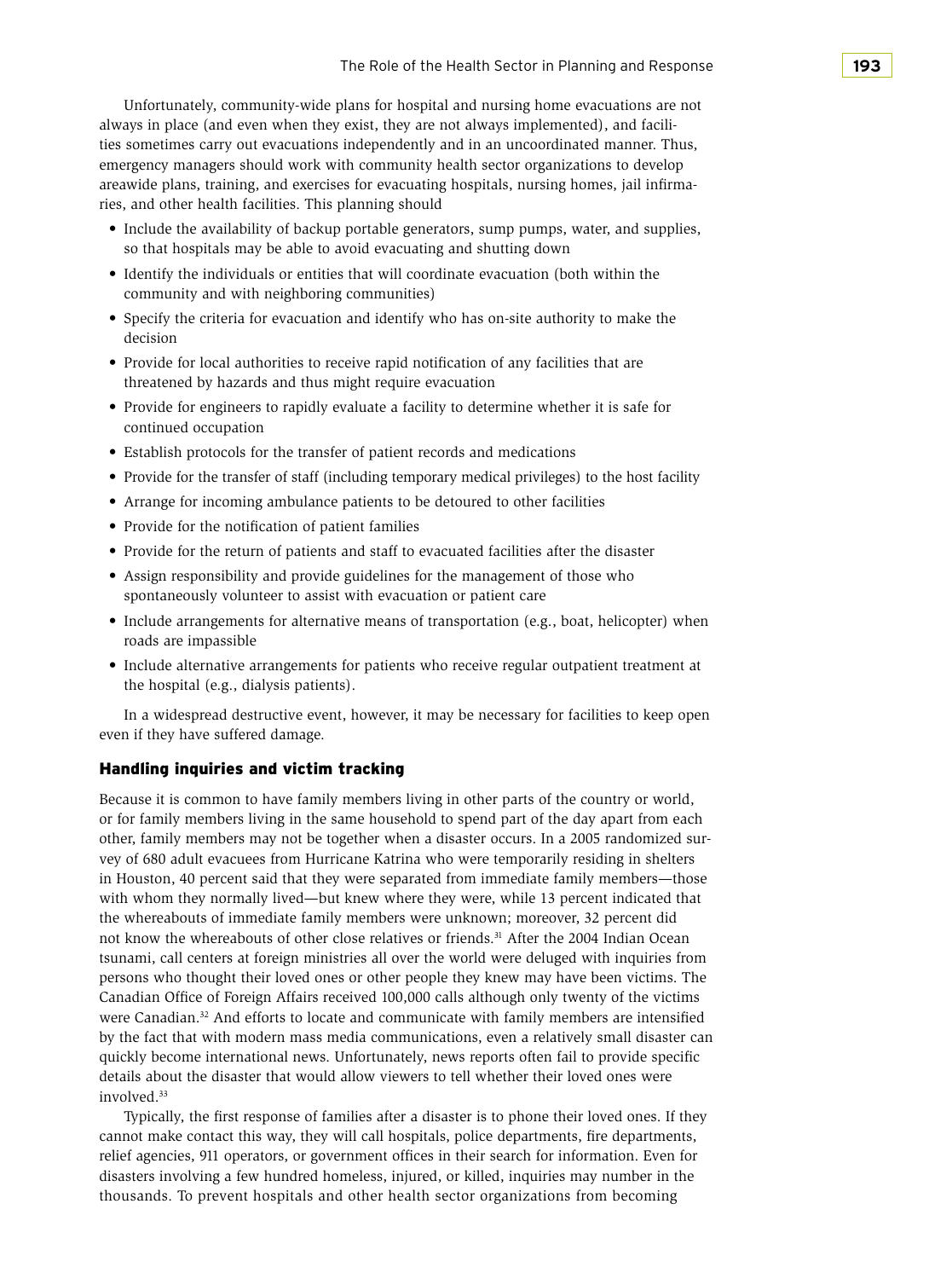seeking information on the missing could be given a phone number to call and/or a Web site to check for a list of disaster casualties, their locations, and their general conditions. Emeroverwhelmed by phone calls, it can be helpful to anticipate key information that the public will need and, where possible, provide it through recordings or menus. For example, callers gency managers should ensure that press releases about disasters contain specific information (perhaps using maps) about areas affected. This will reduce the number of people who think their loved ones might have been involved. It is also essential that hospitals share information with call centers so that both can provide people with the information they seek.

# **Even for disasters involving a few hundred homeless, injured, or killed, inquiries may number in the thousands.**

 help determine who needs to be searched for and where they might be found. Victim track- ate to the public and public safety agencies. However, because telephone and cellular circuits If no answers are available by phone and the disaster site is within driving distance, people will inquire in person. This can be very disruptive to hospitals, health departments, and government and public safety agencies, many of which have not developed procedures for victim tracking in disasters—procedures that can facilitate responses to inquiries and ing requires collecting information on the missing from hospitals, jails, shelters, morgues, and other locations; once collected, the information should be centralized for transmission to and dissemination from a toll-free number located in a different part of the country (so as to reduce phone traffic in the affected community), and thereby made available as appropriare likely to malfunction, area- or statewide encrypted two-way radio or satellite networks must be established to successfully carry out victim-tracking efforts. Overall, it should be the responsibility of the emergency manager and/or the community-wide emergency planning committee to ensure that formal arrangements are made to have such tasks carried out, and

#### Massive inquiries about the missing on 9/11

 response to the day's tragedy.... Several landlines serving New York University Downtown Hos-"It happened throughout the United States on September 11, 2001, but nowhere like lower Manhattan. A busy signal, 'Please try your call again later,' or complete lack of dial tone met the ears of landline callers and cell phone users. And nowhere was it more crucial that a dial tone exist than in lower Manhattan, as people tried to locate family members, hospitals tried to contact reserve staff, and emergency management and public health agencies tried to coordinate a pital still functioned after the collapse, but became immediately congested as people frantically called to inquire about family and friends. The effects were wide-reaching, preventing hospital staff from communicating within the hospital and with the community at large."

 Yorkers found their cell phones useless. "At the end of the first day..., there was a flood of rela-Not only was a major cellular antenna damaged, but cell phone demand doubled. Many New tives in the emergency departments, walking from hospital to hospital, trying to find their family members."<sup>2</sup> At the same time, patient accountability was lacking. To some extent, the problem was attributed to the fact that triage tags were not used and ambulances did not report to staging areas upon arrival in the impact area. In addition, civilians flagged them down and crews initiated treatment and transport without reporting their actions to incident command. Another contributing factor was the failure to designate a central hospital whose responsibility would be to coordinate the dissemination of information on patient dispositions. However, at least in New York City, one of the main factors was that only 7 percent of the victims were transported by ambulance.<sup>3</sup> The rest completely bypassed the emergency medical services system, getting themselves to hospitals on their own.

1 Bo Emerson, "Cellphones Come through When Emergencies Strike," *Atlanta Journal-Constitution,* September 23, 2001, G7.

2 Susan Waltman, of the Greater New York Hospital Association, as quoted in Lara Misegades, "Phone Lines and Life Lines: How New York Reestablished Contact on September 11, 2001" (Washington, D.C.: Association of State and Territorial Health Officials, 2002), available at astho.org/?template=1bioterrorism.html (accessed August 24, 2007).

3 M. G. Guttenberg et al., "Utilization of Ambulance Resources at the World Trade Center: Implications for Disaster Planning [Abstract]," *Annals of Emergency Medicine* 40, no. 4 (October 2002): S92.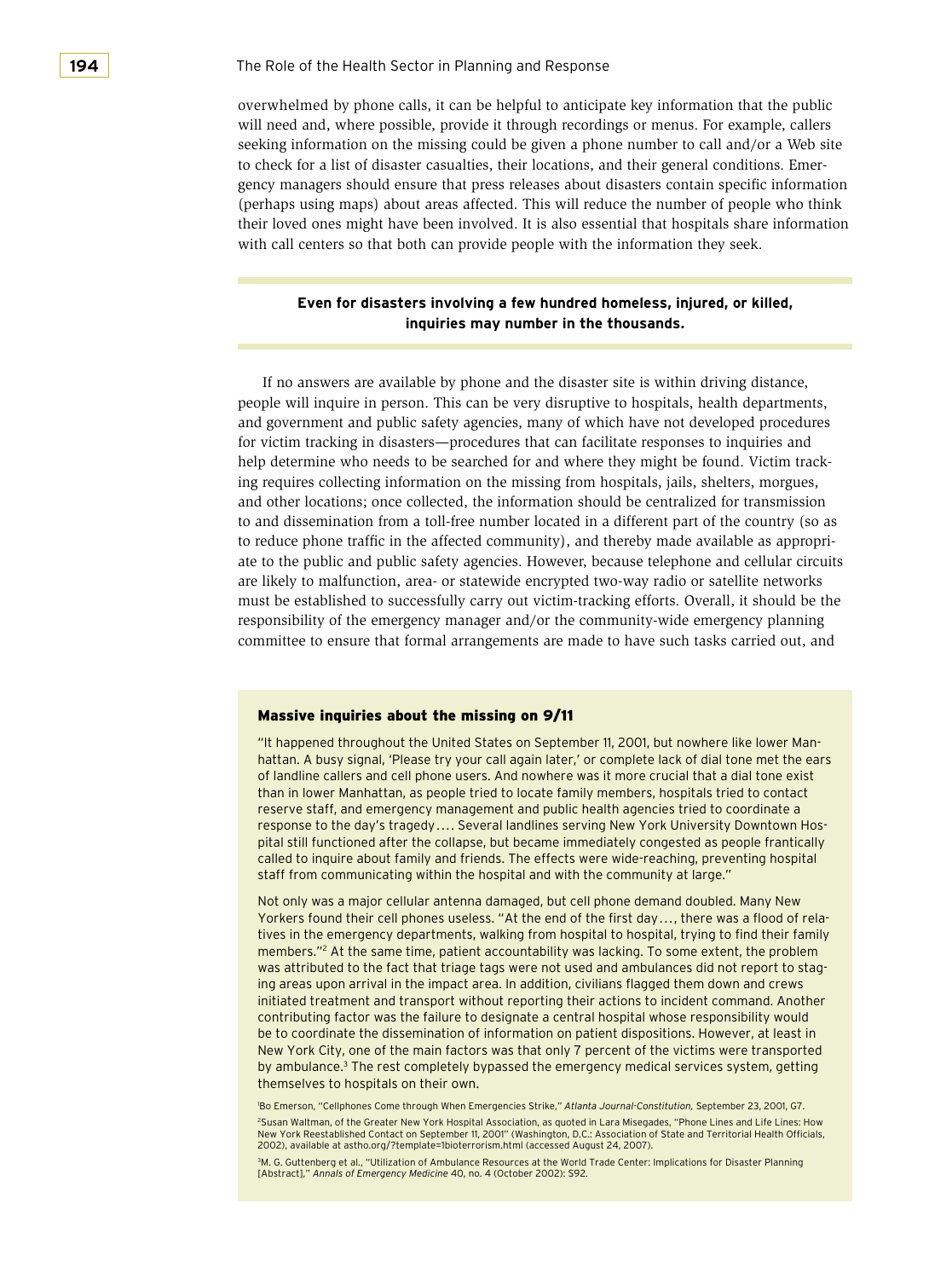ideally, the system should be run by an organization like the American Red Cross, so that hospitals and other health facilities are relieved of the burden of dealing with the problem.

 At field triage sites, numbered triage tags with multiple "carbon" copies can be used to help keep track of patient destinations. As noted earlier, however, most casualties will bypass field triage, and overwhelmed rescuers often abandon record keeping in favor of patient care. Therefore, it is often necessary to collect information after the fact from places where those thought to be missing might be located (e.g., hospitals, morgues, shelters, and jails). Also as noted earlier, another useful strategy is to have hospital clerical staff collect information, not just on the casualties but also on those who transported the casualties to the hospital.

 Hospitals are governed by the confidentiality guidelines of the Health Insurance Portability and Accountability Act (HIPAA) of  $1996<sup>34</sup>$  and are therefore reluctant to release information. However, the act does allow health care providers to disclose protected health information to a person or entity that will assist in notifying a patient's family member of the patient's location, general condition, or death.<sup>35</sup>

#### Managing medical donations

 them without first confirming the need with the intended recipients. Host communities, already time properly disposing of the donated items. When the Murrah Federal Building in Oklahoma However, except for dressings and bandages, little of it was used; the Oklahoma Hospital Asso-Disaster-impacted communities will often receive a massive amount of donations, many of which are unsolicited. The situation can be aggravated when local elected officials or newscasters assume that medical volunteers or donations are needed and issue public appeals for burdened by the disaster impact, may then have to spend considerable amounts of money and City was bombed in 1995, medical donations came by the truckload from all across the nation. ciation conservatively estimated that more than \$1.5 million worth of medical supplies and equipment was wasted.<sup>36</sup> Another problem may arise when massive numbers of blood donors congregate at hospitals, causing congestion and diverting the attention of facility personnel.<sup>37</sup>

 Emergency managers should work with local health authorities, government officials, and the news media to ensure that public appeals for medical donations, including blood, are not made without the approval of the potential recipients. In fact, if donations are not needed, it may be wise to proactively notify the mass media of this fact. Once issued, appeals for donations are almost impossible to rescind. Pharmaceutical donations, in particular, cause problems when they are perishable, are sent in amounts greater than needed, include inappropriate or out-of-date medications, or have not been sorted and categorized before being sent.

If donations are requested, it is important to have them sent to a location outside of the impact area and well away from medical centers or traffic routes leading to those centers (e.g., to a school or warehouse), where they can be sorted and distributed in a manner that does not interfere with emergency operations. Serious consideration should be given to appeals for cash rather than material goods. Cash can be used more flexibly, contributes more to the local economy, is easier to transport, and does not require sorting or disposal. An essential element in disaster planning is deciding who will coordinate the overall management and distribution any donations.

#### Managing contamination by hazardous substances

During mass casualty incidents that do not involve hazardous materials, rescuers may suffer cuts and bruises, or worse, if they are operating under treacherous conditions, but the victims themselves usually do not pose a threat to those trying to help them. This changes when victims are chemically contaminated. For example, after the 1995 sarin attack in the Tokyo subway, 135 (nearly 10 percent) of the emergency medical technicians involved in the response developed acute symptoms and had to be treated at hospitals, and some of the hospital medical staff developed nausea, pupillary constriction, and burning in the eyes and throat from exposure to sarin vapors emanating from patients' clothing. Thus, one of the greatest concerns in dealing with hazardous substances is protecting emergency responders, hospital staff, and other patients from secondary exposure to contaminants. The arrival of even one contaminated patient can close down an entire hospital emergency department.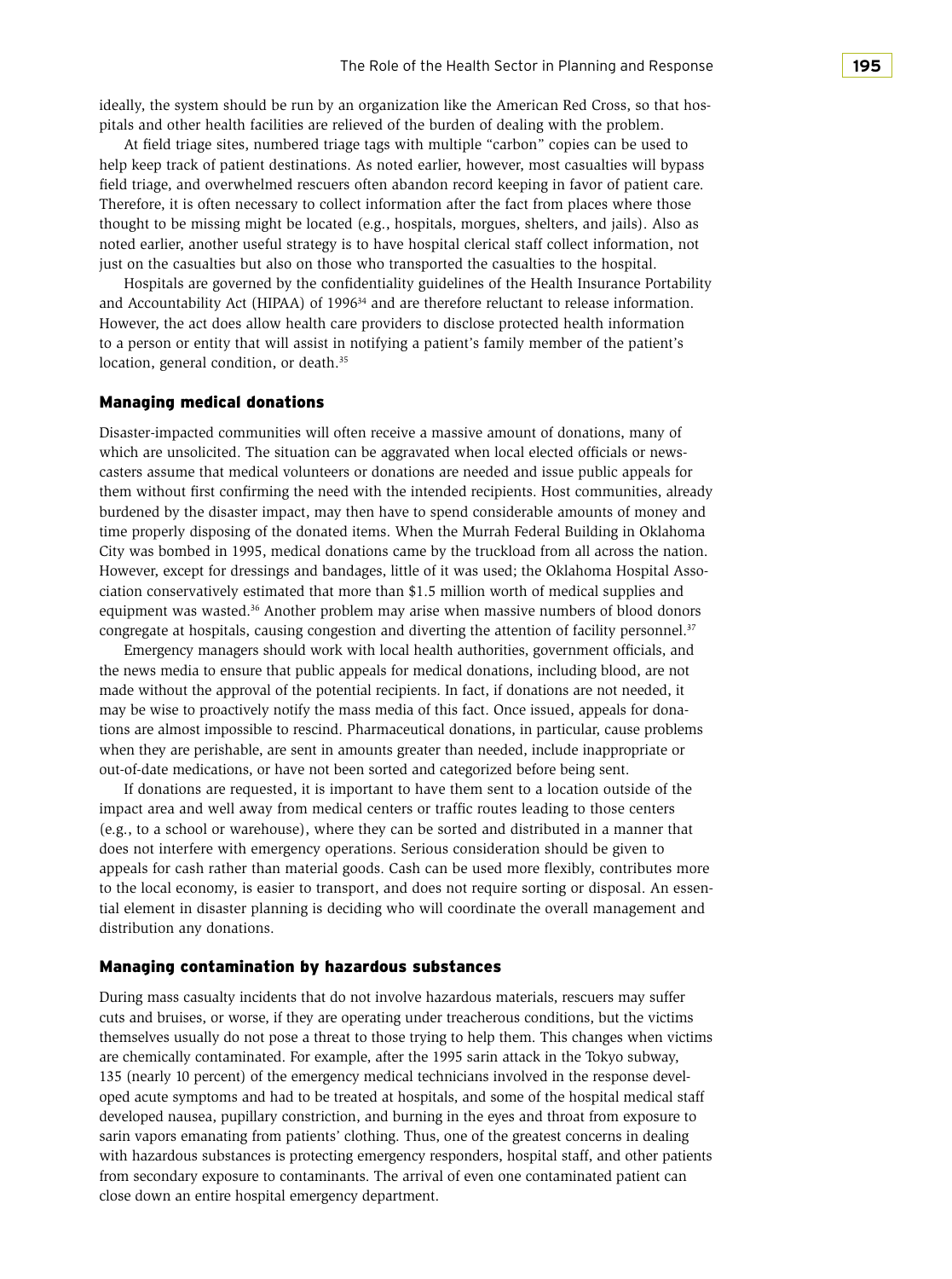emergency area are likely to become contaminated. (While the ideal is to have first responders There have been very few large-scale chemical incidents involving mass casualties. As suggested by the limited data available, the first agency to identify the problem is often the first hospital to receive contaminated patients, which implies that the hospital does not have time to establish decontamination procedures and that hospital staff, the receiving area, and the decontaminate casualties in the field, this frequently does not happen.)<sup>38</sup> The best thing that a hospital can do is to try and warn other hospitals so that they can set up decontamination units outside their doors. Provision for such warnings should be institutionalized in the community disaster plan, written into individual hospital plans, and addressed in disaster training. To the extent practicable, contaminated patients should be diverted to the hospital already contaminated while other patients are sent to hospitals not receiving contaminated patients. Although in other disaster situations it may be best to spread the patient load among all available hospitals, this is not necessarily the case with contaminated casualties. If the presence of contaminants leads to hospital closure, it may be better to have this happen at only one facility.

It is also necessary to warn ambulance and other emergency personnel who may be responding to the incident. Such warnings should go out over all components of the public warning system, which again underscores the necessity of having an interorganizational communications system that will function even when cellular and telephone systems do not. Making such a system work requires coordination between specially trained hazmat units, poison control centers, an array of public and private entities, the mass media, and the health sector. In short, the contamination issue is a perfect illustration of why local entities cannot afford to undertake emergency planning in isolation from one another.

 Effective management of contaminated casualties depends on the following factors:

- • Recognition that contamination has occurred
- Identification of the contaminant so that appropriate decontamination and treatment can be carried out
- Provision of advanced notice from the field so that hospitals can prepare to receive contaminated patients



Photo courtesy of the Noble Training Center, Anniston, Alabama

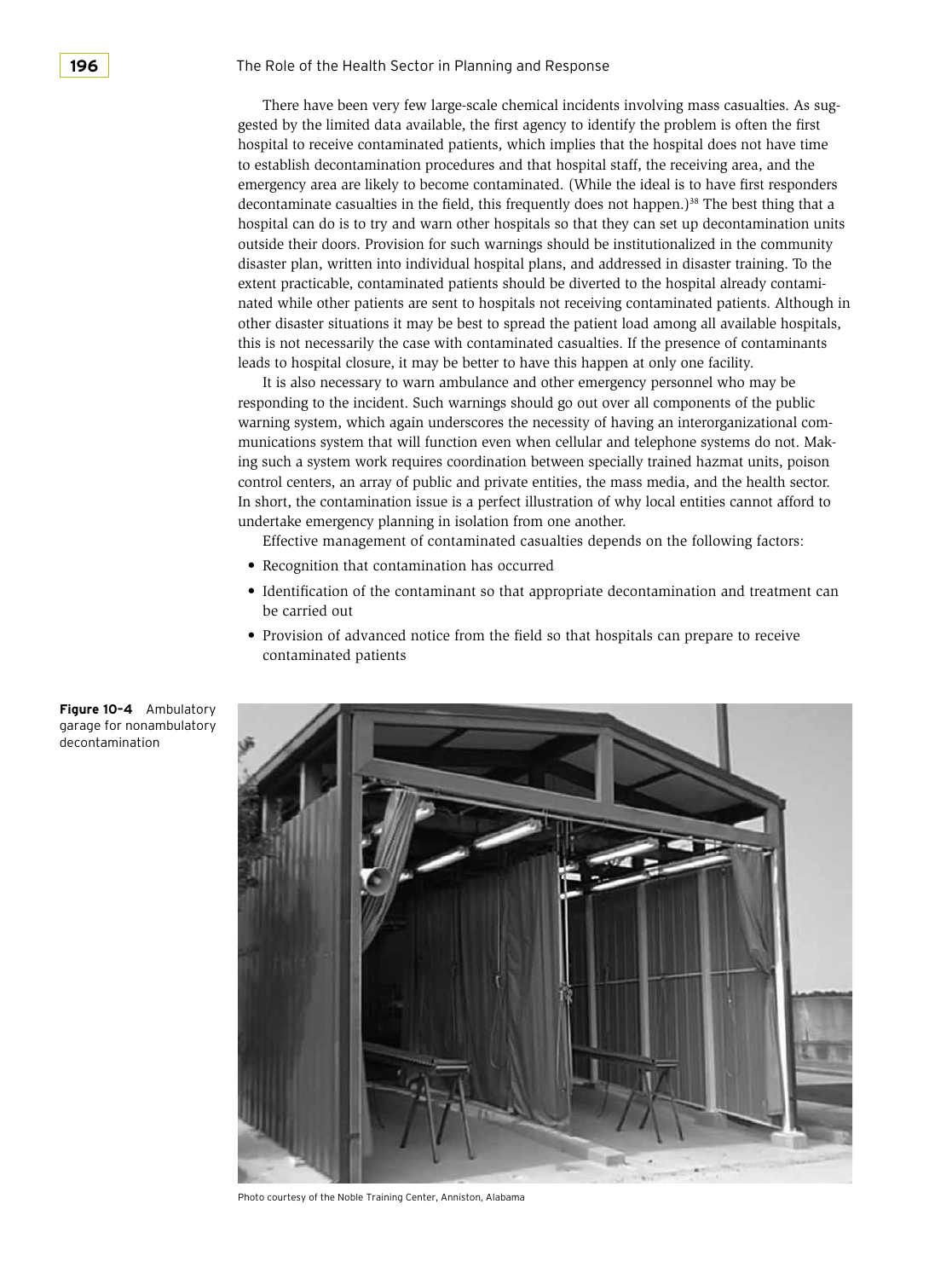- • Provision of rapid notice from receiving hospitals to other hospitals, which might otherwise unknowingly admit contaminated patients
- Use of personal protective equipment by hospital staff to prevent secondary exposure
- Establishment of decontamination facilities (see Figures 10–4 and 10–5)
- Isolation of patients pending decontamination
- Safe removal of contaminants (e.g., by showering)
- • Prevention of hypothermia if outdoor showering is required during inclement weather.

 Emergency managers should not assume that EMS providers and hospitals are adequately prepared for hazmat disasters, particularly when such events involve "exotic" contaminants. If it has not already been done, emergency managers should work with local health care organizations to assess health sector preparedness. The following questions may be helpful to ask:

- Does the hospital have a plan for dealing with contaminated casualties?
- • Have the staff members who will come into contact with contaminated casualties received training in the plan?
- Is there a community-wide plan for hazmat response that has been jointly developed by police departments, fire departments, EMS providers, hospitals, health departments, poison centers, hazmat teams, environmental agencies, private industry, and 911 dispatchers?
- Do these agencies and personnel train and drill together?
- Is the hospital able, on short notice, to prevent contaminated casualties from entering the hospital except through the decontamination area?
- Are staff members provided with appropriate personal protective equipment (i.e., chemical suites with booties, gloves, and respirators)?
- Are there facilities for isolating and decontaminating casualties while protecting them from the elements?



**Figure 10–5** Dining hall patio for ambulatory decontamination

Photo courtesy of the Noble Training Center, Anniston, Alabama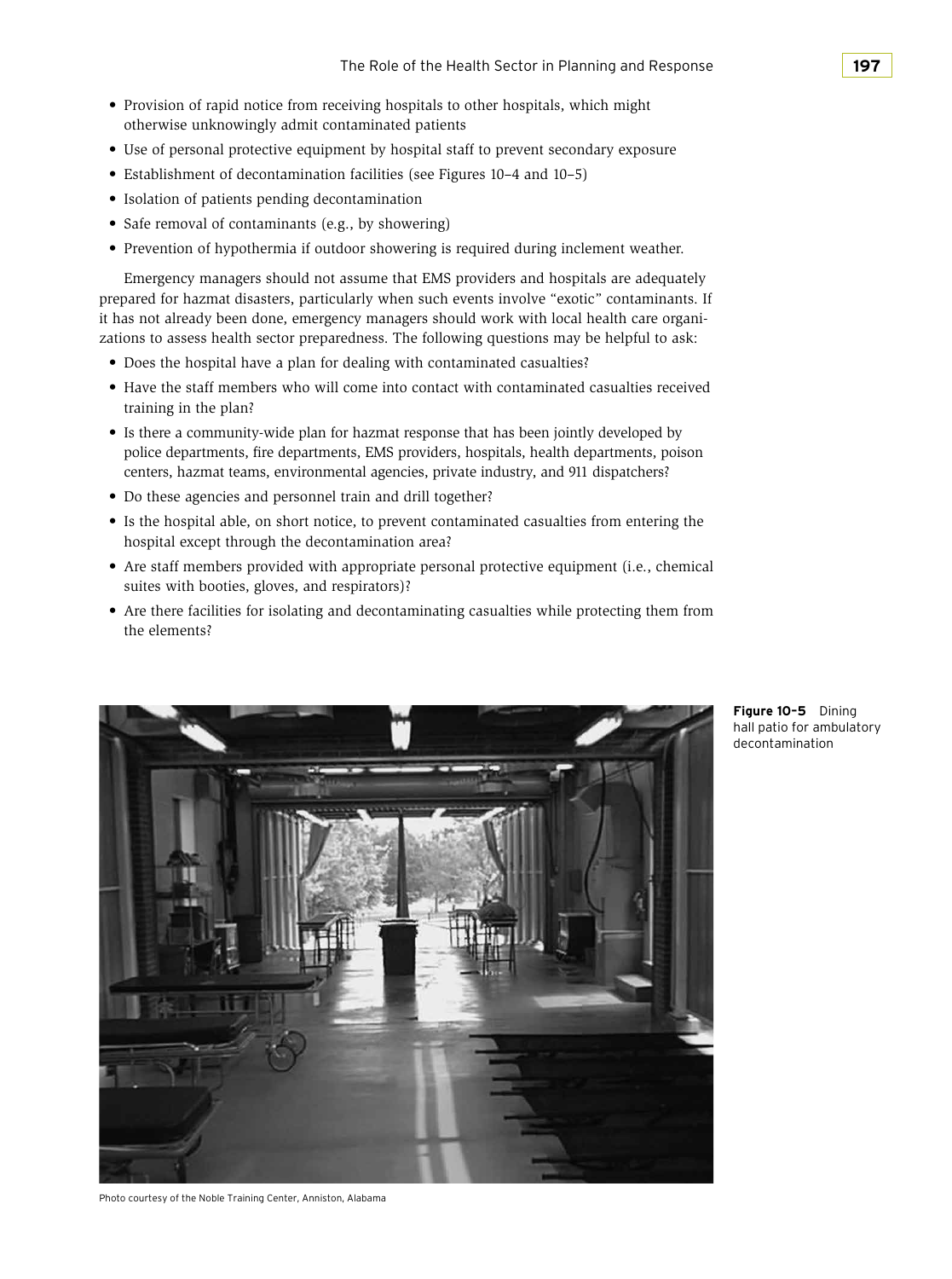#### Protecting the public and health care workers

Health care risks associated with various types of bioterrorism attacks, as well as with naturally occurring epidemics such as avian flu, have led policy makers and planners to focus increasingly on methods that might be needed to protect exposed or potentially exposed populations. Key issues in risk management for such events include quarantine and isolation. *Quarantine* is the separation of asymptomatic persons who might have been exposed to a contagious disease until the time has passed during which they would be expected to come down with the disease (the incubation period). *Isolation,* which is often confused with quarantine, is the separation of persons who have actually come down with the disease. Planning for and implementing such measures require a focus on legal, logistical, and other issues.

Regarding the legalities, quarantine and isolation became important issues during the severe acute respiratory syndrome (SARS) epidemic, which occurred between November 2002 and July 2003. But while public health laws were on the books in Canada, China, Hong Kong, Singapore, Taiwan, and Vietnam, the legal authority to require quarantine and isolation existed only for *specific,* previously known diseases. Thus, laws had to be amended to cover this new illness.

Law enforcement personnel were used to serve quarantine orders and to enforce quarantine.<sup>1</sup> Although the SARS epidemic showed that most people comply voluntarily with quarantine provisions, a few individuals-such as those with mental illnesses and illicit drug users-needed to have activity restrictions enforced.

Logistically, large-scale quarantine requires processes for delivering food, medicine, supplies, and financial support to those who are confined but still have car payments, mortgages, electrical bills, and other ongoing financial obligations. It also requires provisions for those who need health care for preexisting chronic medical conditions or those who need to arrange for the care of pets or livestock.<sup>2</sup>

Epidemics pose unique problems for health care workers: because they may work or visit more than one location, these workers could conceivably become carriers during a pandemic. (Like physicians, clergy may also visit the ill at more than one hospital.) A 2004 report by the Institute of Medicine suggested that separate hospitals (isolated from one another) be used to treat epidemic patients and other patients.<sup>3</sup> This would help ensure the continued availability of treatment facilities, not only to epidemic patients but also to those without contagious disease.

1 David M. Bell, "Public Health Interventions and SARS Spread, 2003," *Emerging Infectious Diseases* 10, no. 11 (2004): 1900–1906; Mark A. Rothstein et al., Q*uarantine and Isolation: Lessons Learned from SARS (*Louisville, Ky.: Institute for Bioethics, Health<br>Policy and Law, University of Louisville School of Medicine, 2003), available at archive.nac Quarantine-Isolation-Lessons-Learned-from-SARS.pdf (accessed August 24, 2007).

2 Rothstein et al., *Quarantine and Isolation*.

3 Stacey Knobler et al., eds., "Summary and Assessment," in *Learning from SARS: Preparing for the Next Disease Outbreak— Workshop Summary* (Washington, D.C.: National Academies Press, 2004), available at nap.edu/catalog.php?record\_id=10915 (accessed August 24, 2007).

- • When contaminated casualties arrive unannounced, is there an interim process for rapid decontamination showers can be set up? decontamination outside (e.g., a fire hose with spray nozzle and warm water) until
- If decontamination occurs indoors, is the area ventilated to the outside and not into other areas of the hospital where staff, visitors, or other patients might be exposed?
- Do ambulances and hospitals have an adequate stock of antidotes (e.g., 2-PAM, atropine)?
- • Does the hospital emergency department have immediate access to medical information on specific chemicals?
- • Have law enforcement agencies worked with hospitals to provide adequate traffic control and security?

#### Ensuring access to nonhospital sources of medical care

 need for hospital surge capacity. However, case studies suggest that disasters also interrupt Because disaster medical planning has traditionally focused on hospitals, the threat of mass casualties from terrorism or naturally occurring epidemics has increased concern about the the public's access to sources of routine health care, $39$  which, in turn, can create risk for people who have chronic health problems such as asthma, high blood pressure, diabetes, heart disease, mental illness, and kidney ailments.40 Moreover, many disaster victims have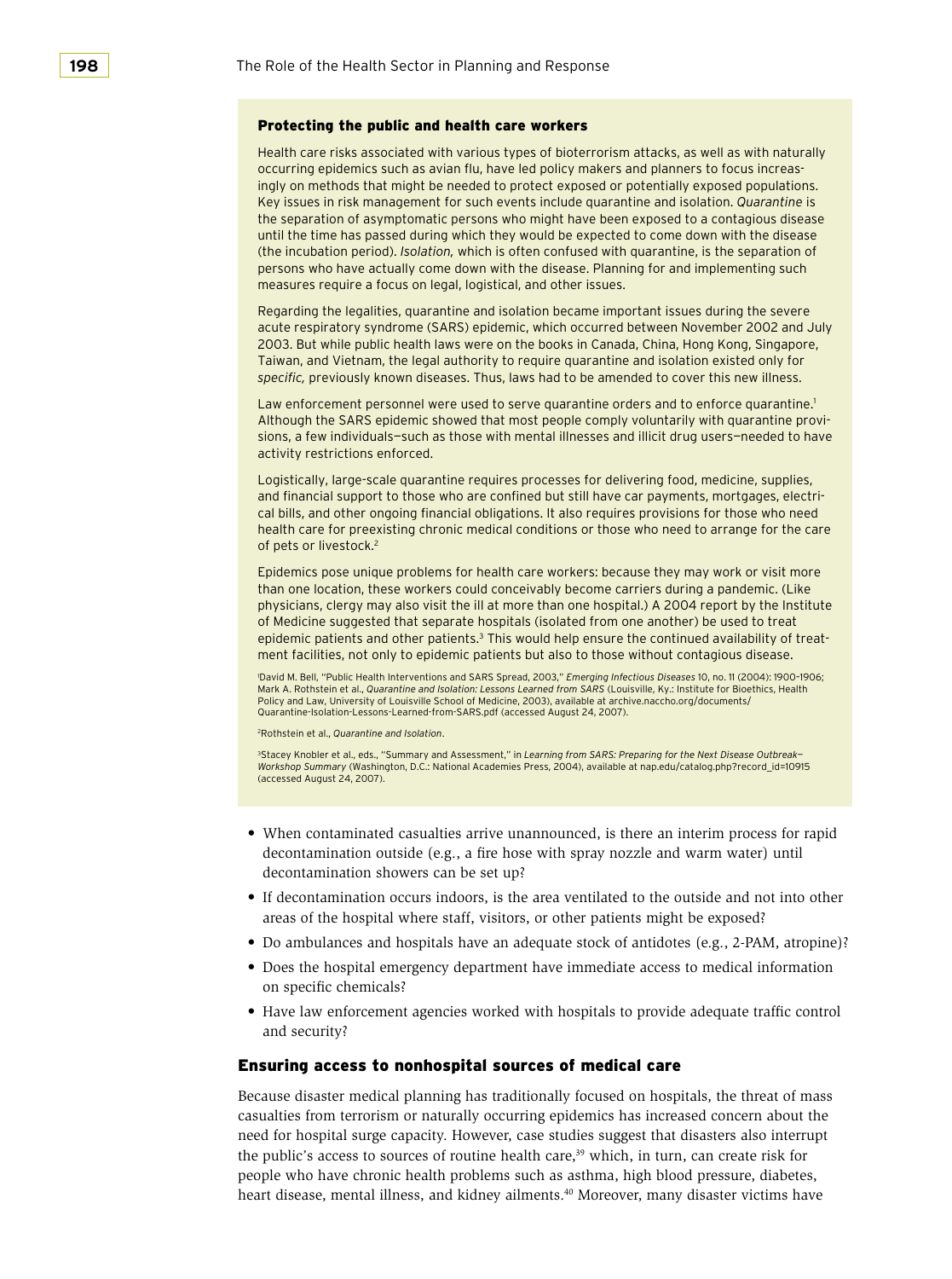minor injuries, such as lacerations, cuts, bruises, puncture wounds, sunburn, heat exposure, and animal bites and stings, most of which can be addressed by nonhospital sources of medical care. To the extent that these sources of care can survive and function after a disaster, the burden on hospitals may be reduced.<sup>41</sup> Unfortunately, however, the disaster may render these routine sources of medical care inaccessible.

 Emergency planning for nonhospital medical care should focus on two goals: preventing example, in seismically active areas, they can take simple measures (e.g., Velcro straps, cabidamage and loss of function, and enhancing capacity for patient care. Among the actions that communities can take to prevent damage and loss of function are (1) securing zoning ordinances that discourage the construction of health care facilities in or near hazard zones such as floodplains, chemical plants, or earthquake faults; and (2) establishing building codes to protect the health care facilities from local hazards, such as earthquakes, tornadoes, and hurricanes. In addition, health care facilities can take a number of precautions on their own. For net latches, lips on shelves) to prevent key equipment and supplies from falling and breaking. In flood-prone areas, they can avoid storing important equipment and supplies in basements.

 Emergency managers should encourage, assist, and support the development of disaster plans by nonhospital medical service providers. Plans should include provisions for

- • Calling in off-duty staff and making sure they can pass through police security lines
- Extending office hours
- Providing on-site sleeping arrangements for staff
- • Providing on-site feeding and sanitation for staff as well as for their family members and pets
- • Obtaining assistance as needed to reopen and recommence patient care activities
- Obtaining supplementary office and medical supplies
- • Notifying patients when the office must be relocated
- Providing alternative transportation for patients needing medical care
- • Requesting an "essential service" designation from telephone and cellular providers so that medical facilities have electronic priority when circuits are overloaded
- Making plans to relocate when the facility can no longer function at its current location
- Making provisions for backup power, alternative sources of water, data backup, and surge protection
- Having waterless hand cleaner.

 Emergency managers should also work with the health sector to ensure that nonhospital medical facilities are integrated into community disaster plans and that there is a means of communicating with these facilities when telephone and cellular circuits are not functioning. To help prevent inaccurate or distorted messages from being broadcast to the public, emergency managers should prepare announcements for the mass media before a disaster—ideally in both audio and video formats—which the media can then be instructed to release upon notification. The news media can also help during a disaster by notifying patients when and where their physicians or other routine sources of medical care may have relocated and by reminding them, in the event of an evacuation, to bring with them enough of their medications for an extended stay.<sup>42</sup> And emergency managers can encourage health insurers to allow people to get prescription refills wherever possible—and, if necessary, to allow pharmacies to refill prescriptions temporarily without a physician's authorization.

 Emergency managers should see that systems are in place to rapidly assess which hospital ment plans may include provisions to deal with facilities that have been identified as "vital services" or that carry some similar designation.and nonhospital health care facilities are functioning, which are destroyed, and which are in need of assistance to restore services, as well as to ensure that such assistance is provided (e.g., by loaning them portable electrical generators and helping them obtain priority for the repair of phone lines, power, and other utilities). Regulations and insurance incentives or disincentives should be used to discourage the construction of medical facilities in areas subject to disasters (e.g., floodplains, seismic zones, hurricane surge areas). Local government should also ensure that building codes require disaster-resistant design for medical facilities. Govern-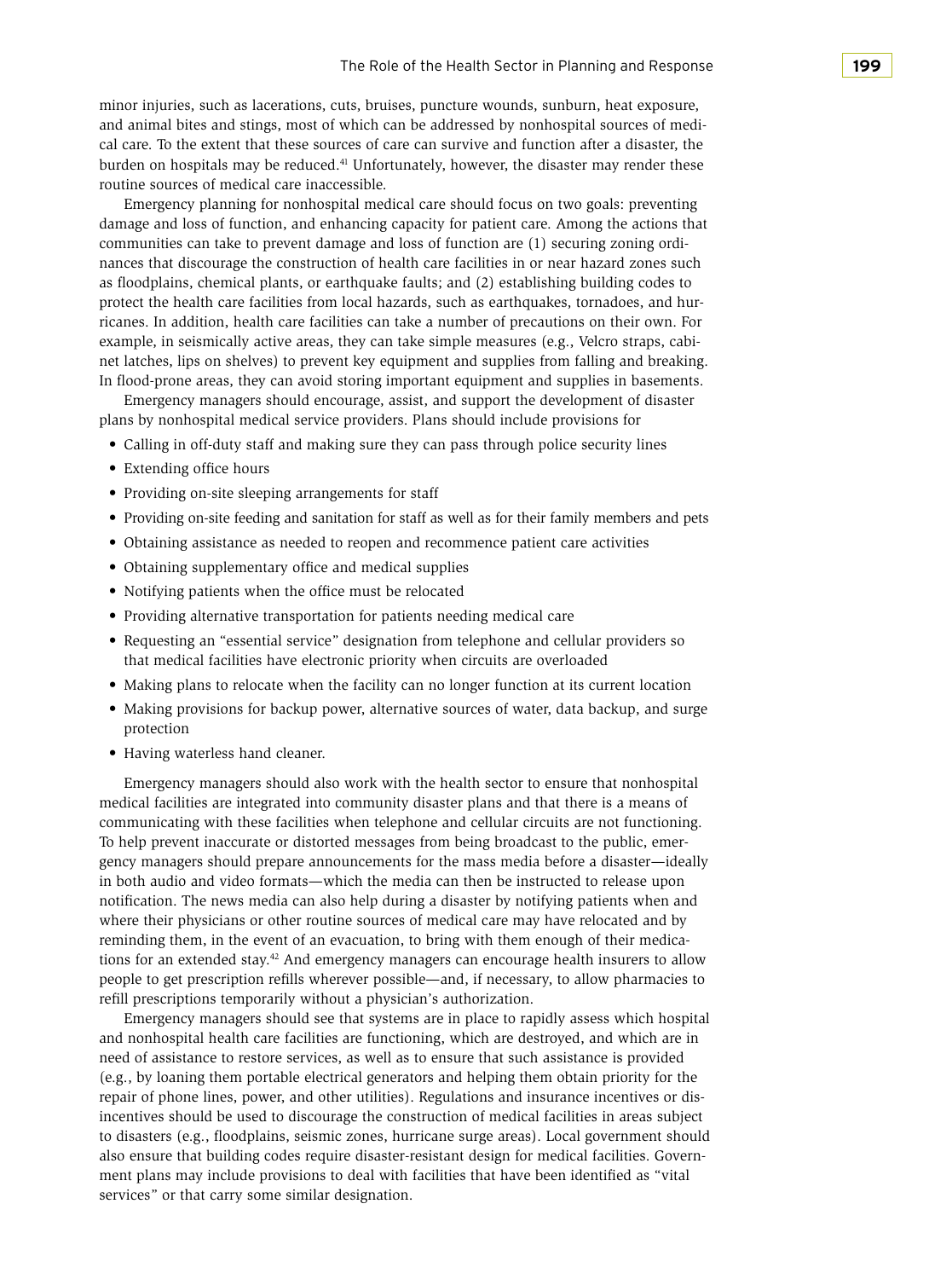## Dealing with the loss of response infrastructure

 "Response infrastructure" refers to the resources used to carry out the disaster response. This includes trained emergency personnel, buildings (e.g., fire departments, hospitals), communications systems, supplies, equipment, emergency vehicles, transportation routes (e.g., roads, rail lines, airports), and transportation systems (e.g., cars, buses, aircraft, boats, trains).

 While infrastructure damage has occurred in U.S. disasters, the extent of loss has usually of medical services. When massive loss of infrastructure does occur, the event falls into the definition of a *catastrophe* (see accompanying sidebar). Hurricane Katrina, which was categonot been enough to paralyze response. Generally speaking, hospital damage has not been so extensive as to shut down all hospitals in affected areas or seriously compromise the delivery rized as a catastrophe, paralyzed the medical infrastructure in the impact region.

 While medical supply shortages can happen, this does not appear to happen in many U.S. supply shortages.<sup>43</sup> (With the increasing reliance on just-in-time inventory, however, short- ages could be more frequent in future disasters.) When shortages do occur, communities can request support, via their state emergency management agency, from the Strategic National Stockpile (SNS), which is maintained by the Centers for Disease Control and Prevention (CDC) headquartered in Atlanta. The SNS contains medications, medical supplies, and equipdisasters. In one study of twenty-nine U.S. disasters, only 6 percent of hospitals experienced ment to supplement and resupply state and local health responders in the event of a national emergency. Beginning within twelve hours of a federal decision to deploy them, stockpile assets can be delivered anywhere in the United States and its territories.<sup>44</sup>

 will offer their services. Nevertheless, health care operations may be seriously compromised by the loss of lifeline services such as water and electrical power. Working with health care facility In the event of disaster, hospitals and ambulance services can generally double or triple their staffs by sending out a call for off-duty personnel, and large numbers of medical volunteers administrators, emergency managers should request inspections by qualified engineers to ensure that lifeline services will not be lost during disasters, because of either problems with outside

#### Disasters versus catastrophes

Just as there are important differences between disasters and routine emergencies, there are important differences between disasters and catastrophes. In disasters, there may be temporary shortages of personnel, supplies, and materials, or shortages of very specialized resources (e.g., neurosurgeons), but usually enough infrastructure survives to carry on. Moreover, vast amounts of help rapidly pour in from neighboring areas unaffected by the disaster. In fact, it is not uncommon for disaster-stricken communities to get much more help than is actually needed.

In catastrophes, on the other hand, there is massive infrastructure damage. Local health care personnel and emergency responders are themselves often rendered homeless, injured, or too ill to join in the response. Health care facilities suffer so much damage that they are unable to provide care and must evacuate their patients to other cities or states. Ambulances are either damaged or unable to operate because roads and bridges are inaccessible. Large numbers of citizens with ongoing health problems have to seek shelter and care in distant cities and states. Furthermore, damage is so widespread that neighboring areas cannot send help.

Because catastrophes are so rare, they are extremely difficult to plan for-particularly in times of budget constraints. Moreover, the effectiveness of preparedness plans for domestic catastrophes has been hard to assess because the plans have been so rarely tested. And the impacts associated with catastrophic events are so difficult to predict that there is a risk of creating elegant "paper plans" based on invalid or unproven assumptions<sup>1</sup>-which, while appearing adequate, may create a false sense of security. The terrible toll taken by Hurricane Katrina is a reminder of the dangers involved in failing to plan realistically for low-probability, high-consequence events. Because experience with routine emergencies provides an inadequate basis from which to plan for both disasters and catastrophes, emergency managers need to avail themselves of the important lessons and guidance derived from the study of such events.

1 Lee Clarke, *Mission Improbable: Using Fantasy Documents to Tame Disaster* (Chicago: University of Chicago Press, 1999).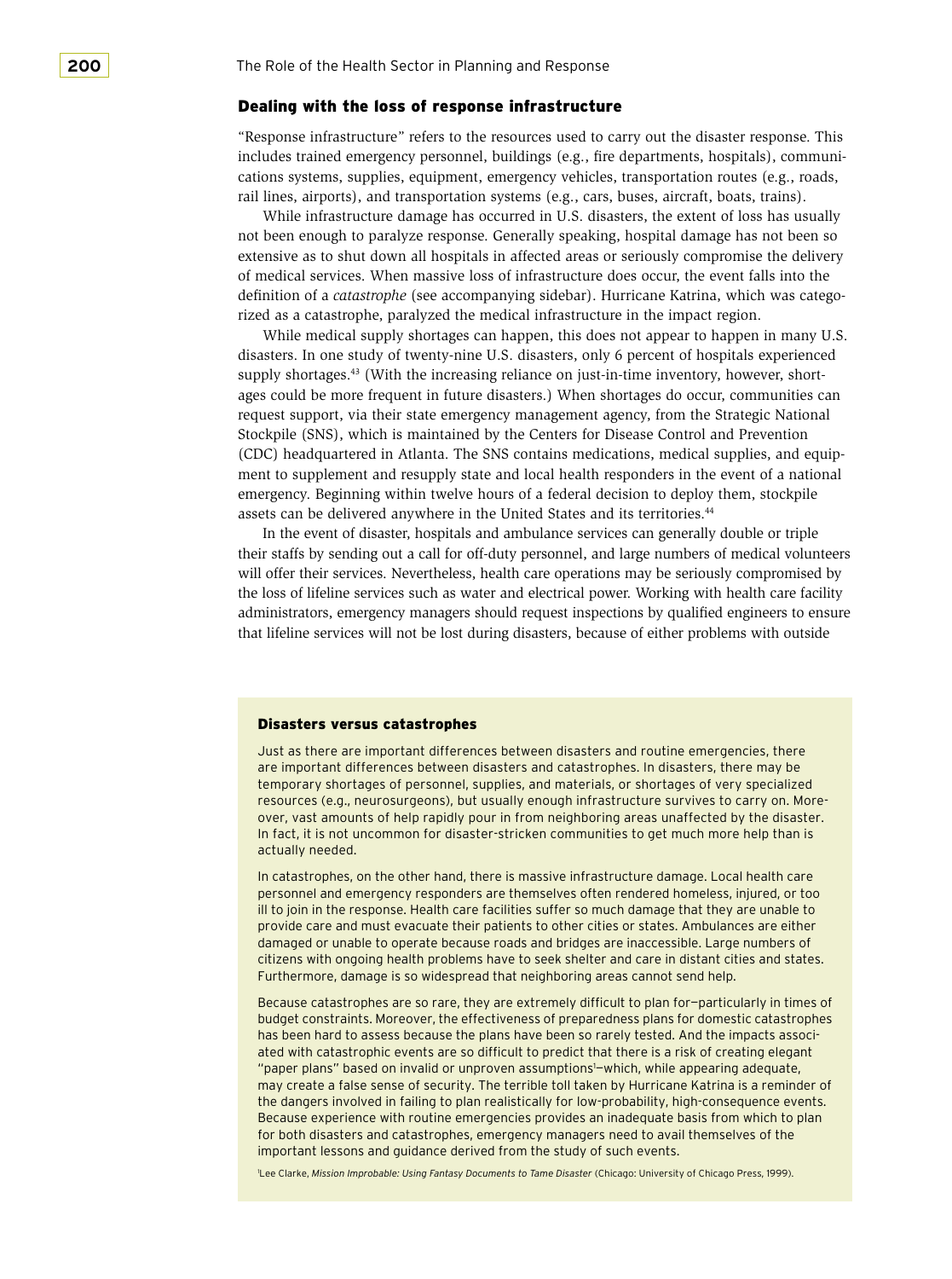supply or damage to internal systems. Specifically, emergency managers should work with hospitals ensure that

- • Essential equipment and hospital rooms that will be used for patient care and ancillary services in the event of disaster are on backup power circuits
- • Generators are tested for sustained operations
- Cooling systems for generators can function even when municipal water systems lose pressure; generators (as well as their batteries, switching equipment, and fuel lines) are protected from disaster damage.

 Emergency managers should also arrange to obtain high-capacity portable or mobile generators in case generators at hospitals or other health care facilities fail, and they should encourage hospitals to establish mutual aid networks to handle shortages of supplies, personnel, and equipment in disasters.

# The role of the public health system in disasters

In contrast to medical practitioners and hospitals, public health agencies are concerned with the health of the *community as a whole.* In public health, a major focus is on prevention rather than cure. Preventive measures are particularly important in diseases for which there is no cure and in diseases for which vaccines are available.

 cies (and the EMS providers under their authority) in this effort is growing. Some examples of Increasingly, federal funding is being channeled through public health departments to support preparedness for terrorist and other threats, and the involvement of public health agenwhat public health agencies do in emergencies include

- • Investigating disease outbreaks caused by improperly prepared or refrigerated food and taking the food item off the market
- Recommending to state or local mosquito abatement agencies (should an increase in mosquitos carrying infectious diseases [e.g., dengue fever, West Nile virus] be discovered) that spraying for disease-carrying mosquitoes be conducted
- • Conducting "public health surveillance"—that is, collecting reports from medical laboratories and health care practitioners and facilities on new cases of diseases to provide early warning of outbreaks
- • Undertaking "epidemiological investigations"—that is, using case investigations and statistical techniques to identify sources of disease outbreaks and how they spread
- • Tracking down those who have been exposed to dangerous infectious diseases, so that they can be provided with early treatment and preventive vaccines or antibiotics
- • Ensuring that those with serious contagious diseases, such as bacterial meningitis or tuberculosis, are isolated until they are no longer contagious
- • Quarantining those who may have been exposed to a dangerous contagious disease until the incubation period (the length of time it takes from exposure until symptoms appear) has passed
- • Making certain that persons living in temporary shelters, such as school gymnasiums or churches, are not exposed to health risks (e.g., from inadequate food-handling procedures)
- Ensuring that community water supplies are safe and uncontaminated
- • Providing information to the public on health hazards and on ways to prevent illness and injury in disasters<sup>45</sup>
- Providing laboratory resources in support of public health (e.g., in case of infectious diseases or environmental exposures).

 tigations simultaneously. Each may collect information and evidence that will be of importance In disasters caused by epidemics, toxic releases, and other public health threats—either natural or man-made—public health and law enforcement authorities will be carrying out investo the other. Therefore, it is crucial that they plan, train, and respond together. Representatives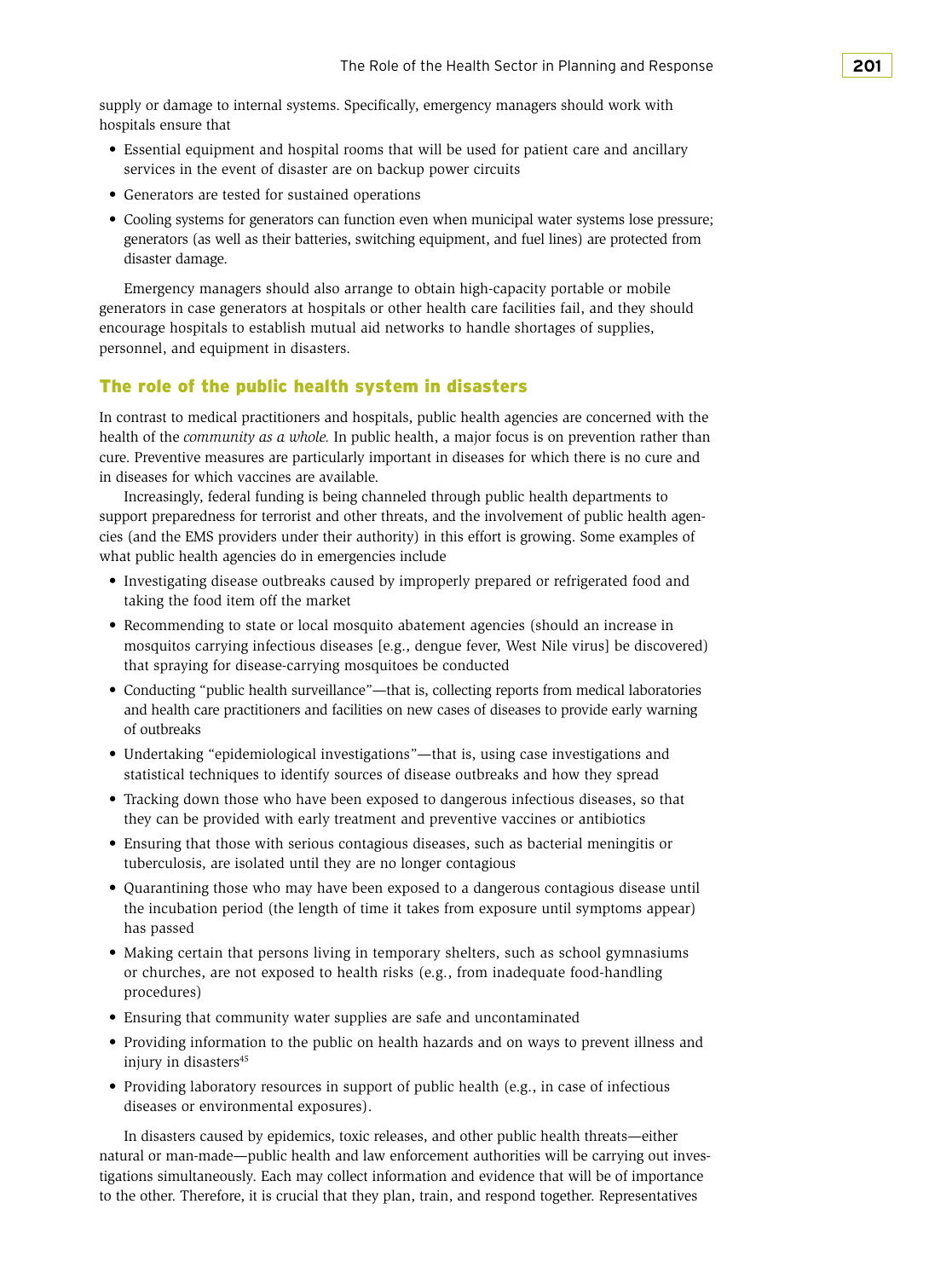#### Challenges to the public health system

Recent public health emergencies, such as severe acute respiratory syndrome (SARS) and anthrax, have posed some problems not faced during previous infectious disease emergencies. During the anthrax attacks of 2001, for example,

- The Centers for Disease Control and Prevention (CDC) was called upon for the first time to respond to disease outbreaks occurring nearly simultaneously in five separate geographic areas.
- • �Few public health or medical practitioners had ever seen or treated a single case of this highly uncommon disease, much less dealt with a terrorist attack. Moreover, it was eventually discovered that some of the anthrax was of a special weaponized grade, which had different characteristics from the naturally occurring variety.
- Investigations were being carried out simultaneously by public health and law enforcement agencies, so that public health officials who lacked security clearances sometimes had difficulty getting information they needed.<sup>1</sup>
- • �Federal and state public health agencies were bombarded with information from disparate sources that included local and state health departments, postal distribution sites, unions, physicians, hospitals, clinics, and laboratories. At the same time, health agencies were being bombarded with calls for information about anthrax from physicians and the public.
- Public health laboratories had great difficulty keeping up with the demands of the outbreak. One state laboratory, which normally processed one anthrax analysis a year, analyzed more than 2,000 samples in two months' time.<sup>2</sup> Overall, more than 120,000 laboratory tests for anthrax had to be carried out during the response, and the need was generated to develop procedures for prioritizing which samples needed to be tested.3

The anthrax attacks of 2001 revealed that few health departments had planned how they would procure critical resources in a disaster. The normal procurement procedures were too lengthy and cumbersome for the demands of the crisis. One public health lab director indicated that, while he had enough money in the budget to purchase the additional equipment he needed for analyzing anthrax samples, it would take the state office of general services two months to process the request.4 The ability of public health agencies to respond to the attacks was also hindered by a lack of mutual aid planning. For example, many states had no reciprocity provisions enabling public health workers to be credentialed to work in adjoining states.5

1 U.S. General Accounting Office (GAO), *Bioterrorism: Public Health Response to Anthrax Incidents of 2001* (Washington, D.C.: GAO, 2003), available at gao.gov/new.items/d04152.pdf (accessed August 24, 2007).

2 Elin Gursky, Thomas V. Inglesby, and Tara O'Toole, "Anthrax 2001: Observations on the Medical and Public Health Response," *Biosecurity and Bioterrorism: Biodefense, Strategy, Practice, and Science* 1, no. 2 (2003): 97–110, available at upmc-biosecurity .org/website/resources/publications/2003\_orig-articles/2003-06-15-anthrax2001observations.html (accessed August 24, 2007).

- 3 GAO, *Bioterrorism: Public Health Response*.
- 4Gursky, Inglesby, O'Toole, "Anthrax 2001." 5Ibid.

from public health agencies should also be represented on community disaster planning bodies and at community emergency operations centers.

# Formal planning for disaster health care

 local and state levels. However, there are several programs—most notably those funded or In the United States, formal planning for disaster health care varies widely, especially at the managed at the federal level—with which emergency managers should be familiar.

#### The Joint Commission

 (until 2007, the Joint Commission on Accreditation of Healthcare Organizations, or JCAHO) Joint Commission on Accreditation of Hospitals; two years later it established hospital fire Traditionally, health care planning has focused largely on hospitals. The Joint Commission is a key player in hospital preparedness. The commission was first established in 1951 as the protection standards. In 1965, standards were added requiring hospitals to have written mass casualty plans and drills. Currently, the commission also promulgates preparedness standards for long-term care facilities, home health care providers, behavioral health institutions, ambulatory clinics, and outpatient surgery centers.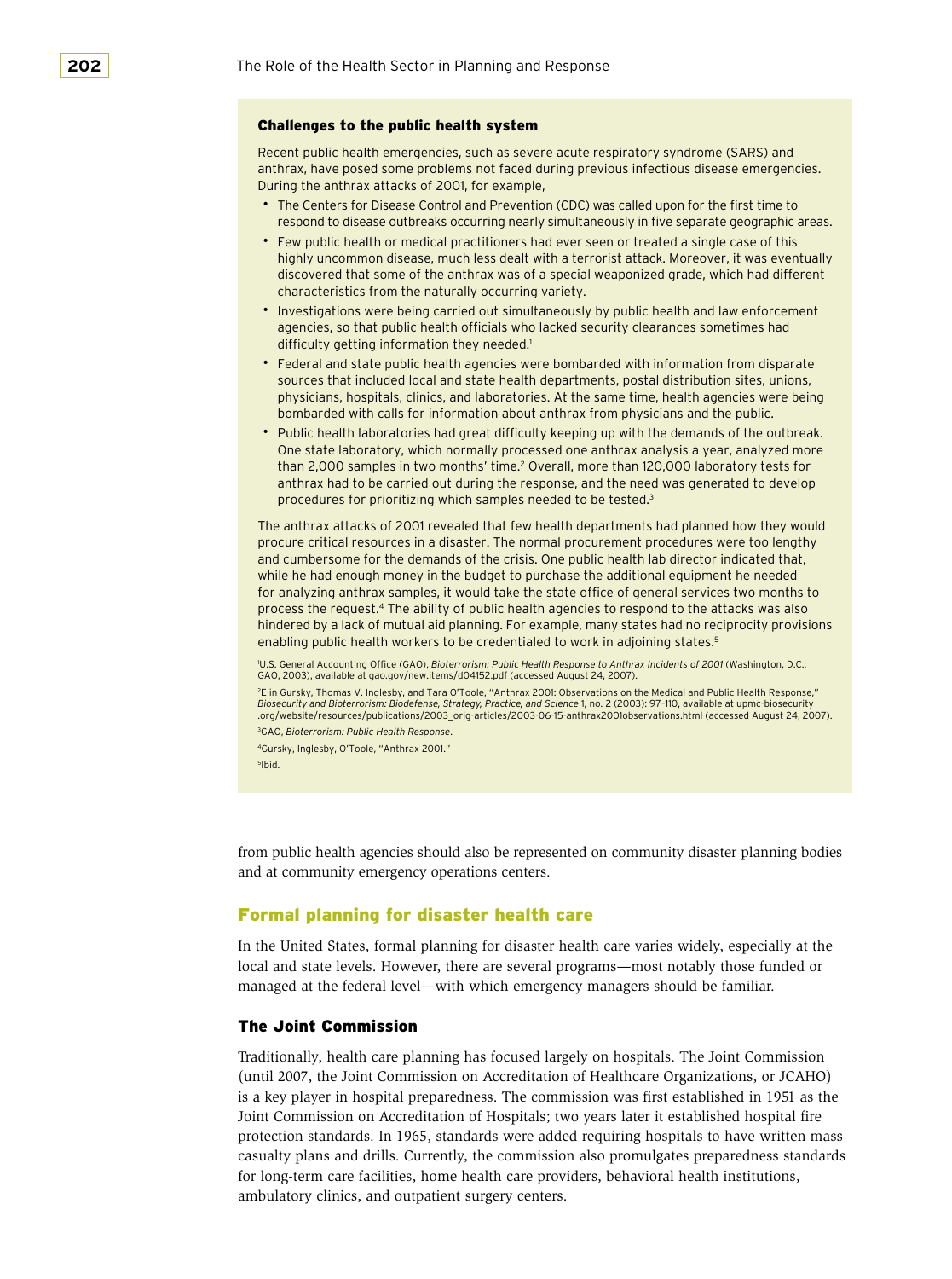According to Joe Cappiello, vice president of Accreditation Field Operations at the Joint Commission, the decision to accredit is based on compliance with a number of standards, not just preparedness. Currently, each facility must have an inspection score that meets a certain threshold (which differs according to such factors as institutional size). Although failing to meet the emergency management standards would not, in itself, cause a failing score, it could certainly contribute to a facility's inability to get over the threshold.46

#### The National Response Plan

 ning. Under the National Response Plan (NRP), Emergency Support Function (ESF) 8—Public Health and Medical Services—is concerned with providing supplementary assistance to local, In recent years, terrorist attacks and concerns about pandemic diseases such as SARS and avian flu have caused public health agencies at all levels to become more involved in disaster plantribal, and state governments in identifying and meeting public health and medical needs during incidents of national significance. The key elements of this assistance include assessment of public health, medical, and behavioral health needs; public health surveillance;<sup>47</sup> and provision of medical personnel, equipment, and supplies.

 Under the NRP, the lead agency for federal health care response to disasters is the U.S. Department of Health and Human Services (HHS); HHS is assisted by a number of compo- nent agencies, including the CDC, the U.S. Public Health Service, the Occupational Safety and Health Administration, and the Food and Drug Administration. ESF 8 coordinates with other emergency support functions, including transportation (ESF 1); mass care, housing, and human resources (ESF 6); urban search and rescue (ESF 9); and agriculture and natural resources (ESF 11).<sup>48</sup>

#### The National Disaster Medical System

 The National Disaster Medical System (NDMS) was originally established in 1984 within HHS; support to the U.S. Department of Defense and Veterans Administration medical systems dur- sibility for NDMS had been reassigned to the U.S. Department of Homeland Security but now has been returned to HHS. its mission was to supplement state and local responses to disaster and to provide backup ing times of overseas conflict. In recent years, its mission has been expanded to provide medical response during terrorist attacks and to conduct advance staging for special events, such as political conventions, that are associated with potential risks to national security. Respon-

 NDMS has three core components: (1) disaster medical teams, supplies, and equipment; of definitive medical care at NDMS-participating hospitals in unaffected areas. Several types of medical teams are available through NDMS, including disaster medical assistance teams ters, but prior to Hurricane Katrina there was little experience with the intrastate, interhospital (2) movement of patients from the disaster to unaffected areas of the nation; and (3) provision (DMATs); disaster mortuary operational response teams; veterinary medical assistance teams; national medical response teams, which deal with chemical, biological, and nuclear incidents; and international medical surgical response teams. DMATs have been used in numerous disasmovement of the ill and injured.<sup>49</sup>

#### The Medical Reserve Corps

 The Medical Reserve Corps (MRC), which is administered by HHS, was formed in 2002 as a partner of the Citizen Corps.50 Its mission is to identify, organize, credential, and train local medical and public health volunteers for disasters. Members include practicing and retired physicians, nurses, and other health professionals, as well as other citizens interested in health issues, who are willing to provide disaster health services. The exact structure, mission, and sponsorship of each MRC unit vary according to local needs.<sup>51</sup>

#### The Community Emergency Response Team program

 The Community Emergency Response Team (CERT) program, another partner of the Citizen Corps, trains citizens to support first responders, to provide immediate assistance to victims,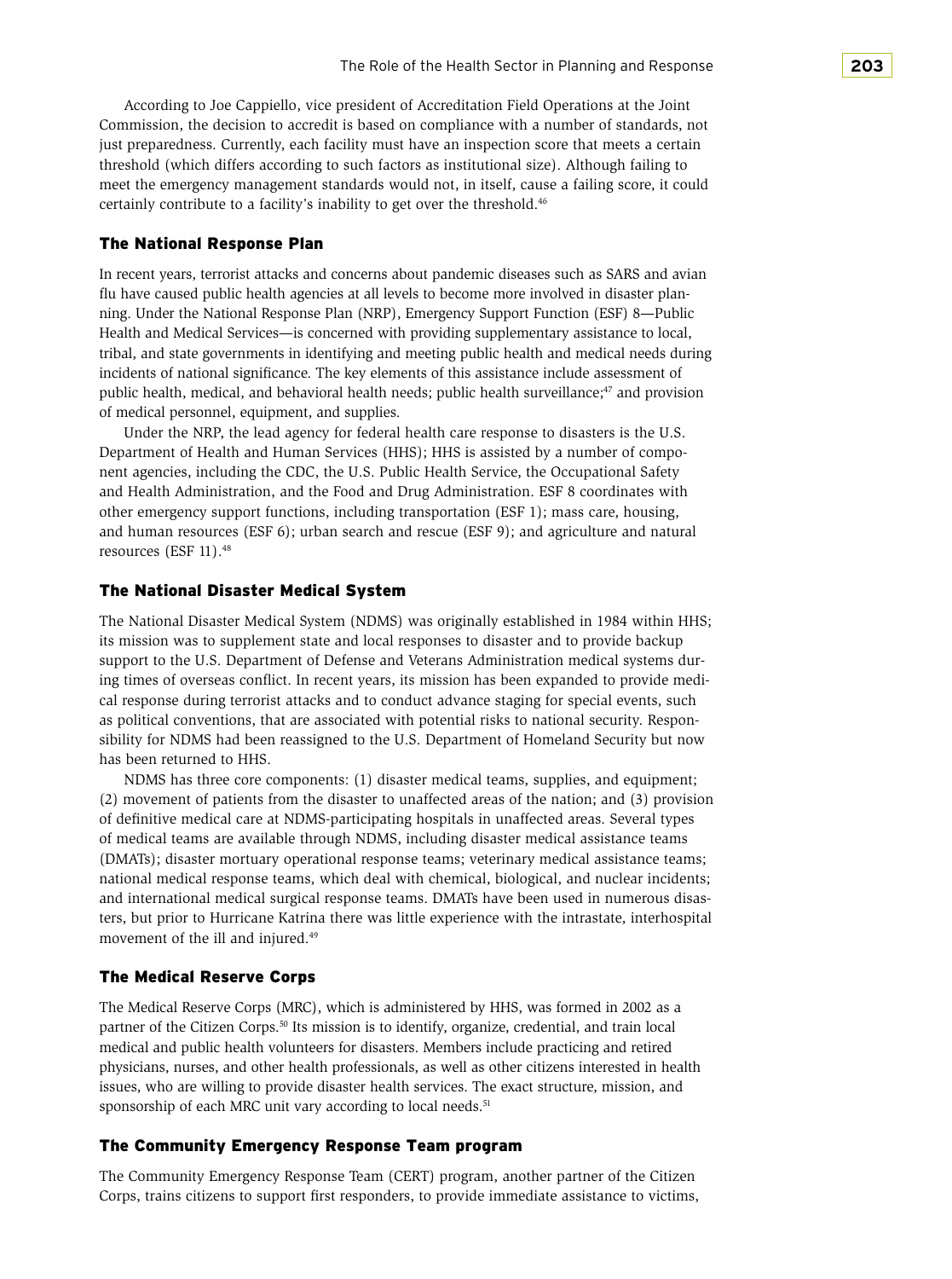and to organize spontaneous volunteers in disasters. CERT training includes disaster preparedness, disaster fire suppression, basic disaster medical care, and light search and rescue.<sup>52</sup>

#### The Metropolitan Medical Response System

 targets for attacks with weapons of mass destruction. However, it was thought that the pro- to other types of large-scale disasters. As of April 2007, the Federal Emergency Management Agency (FEMA) operates the program. The Metropolitan Medical Response System (MMRS) was formed in 1996 in response to the Tokyo sarin attack and the bombing of the Alfred P. Murrah Federal Building in Oklahoma City, both of which occurred in 1995. The program was originally designed to strengthen and coordinate local and regional response capabilities in highly populated areas that might be gram concepts, organizing principles, and human and material resources could also be applied

MMRS supports local jurisdictions in planning, developing, equipping, and training regionalized networks of first responders drawn from law enforcement, the medical community, the public health system, the fire service, and hazmat response teams. Five areas of planning are emphasized: early recognition, mass immunization and prophylaxis, mass patient care, mass fatality management, and environmental issues.

#### The Emergency Management Assistance Compact

 The Emergency Management Assistance Compact (EMAC) is an interstate mutual aid agree- times of emergency or disaster. While not specifically focused on health care, EMAC has been during Hurricane Katrina.<sup>53</sup> ment that facilitates the sharing of resources, personnel, and equipment across state lines in used successfully for sharing medical, evacuation, and search and rescue assets, most notably

# State emergency response commissions and local emergency planning committees

 The Emergency Planning and Community Right-to-Know Act, passed in 1986, requires that each state establish a state emergency response commission (SERC) to oversee planning for hazmat emergencies. The SERC, in turn, establishes planning districts within the state, each with a local emergency planning committee (LEPC). Each LEPC must have, at a minimum, representation from elected state and local officials; the local law enforcement, emergency management, emergency medical services, fire services, first aid, public health, environmental, hospital, and transportation sectors; broadcast and print media; community groups; and owners and operators of hazmat facilities. Although these committees are formed for the purposes of hazmat planning, their members are often involved with state and local all-hazards planning as well.

#### Summary

 structure. However, the health sector cannot undertake any of these activities on its own. Some of the principal responsibilities of the health sector in disaster are communications, triage, hospital and nursing home evacuations, handling inquiries and victim tracking, managing medical donations, managing contamination by hazardous substances, ensuring access to nonhospital sources of medical care, and dealing with the loss of response infra-Disaster planning and response require coordination across political, geographical, jurisdictional, and functional boundaries.

## Notes

 without permission. Nonetheless, the book in its entirety is ICMA's copyright does not extend to Chapter 10, which was co-written by a federal government employee as part of his official duties and therefore considered a work of the United States government; Chapter 10 may be reproduced copyrighted by ICMA.

 *on the Pentagon* (Arlington County, Va.: Titan Systems Corporation, 2002); Kathleen J. Tierney, Michael K. Lindell, and Ronald W. Perry, *Facing the Unexpected: States* (Washington, D.C.: Joseph Henry Press, 2001).1 Arlington County Fire Department, *After-Action Report on the Response to the September 11 Terrorist Attack Disaster Preparedness and Response in the United*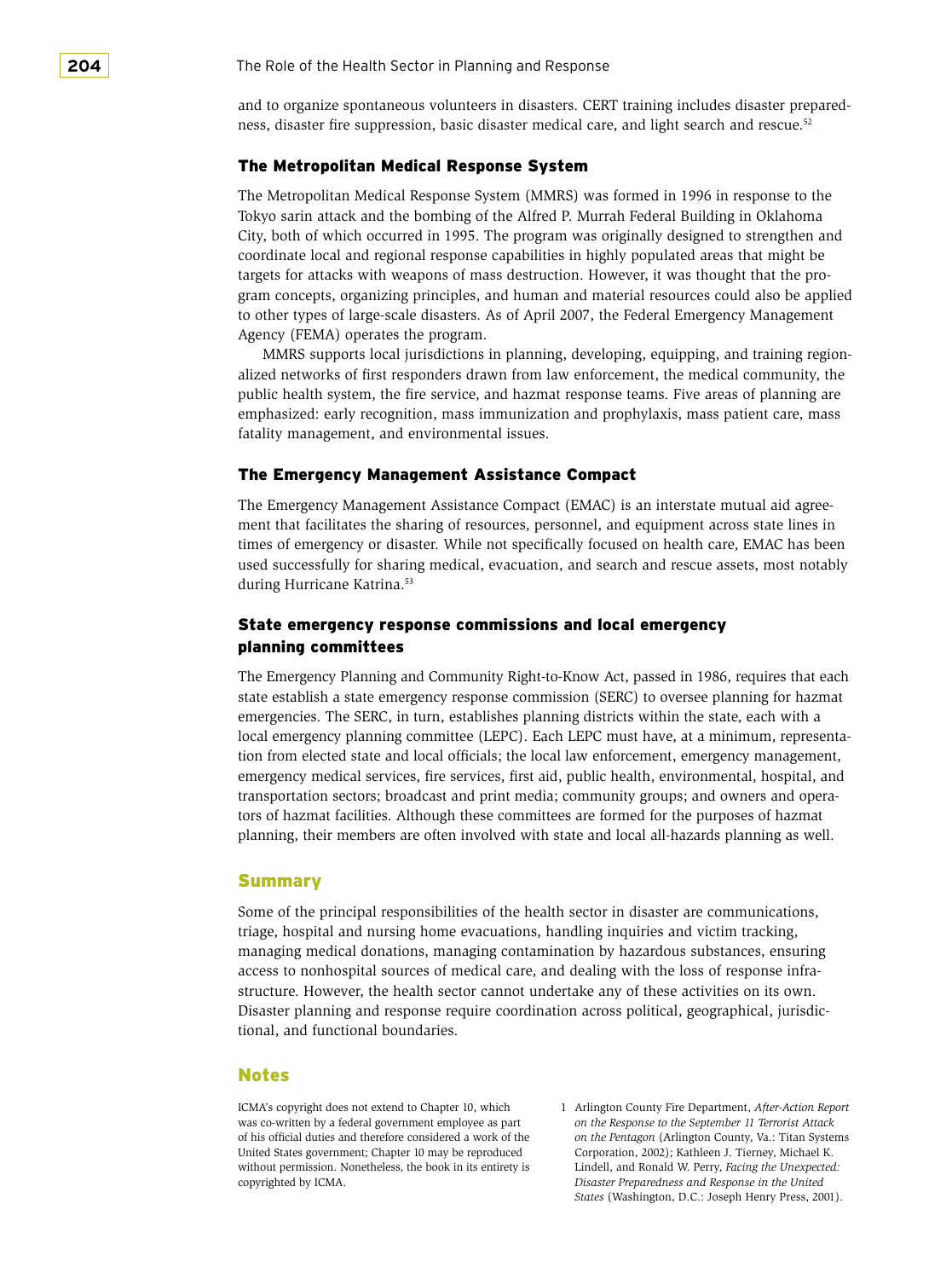- 2 M. Nordberg, "United Flight 232: The Story behind the Rescue," *Emergency Medical Services* 18, no. 10 (1989): 14–15, 22, 24.
- California Association of Hospitals and Health Systems, *17, 1990* (Sacramento: California Association of Hos- pitals and Health Systems, 1990); C. Freeman, C. Van Ness, and J. E. Morales, *Hurricane Andrew: Lessons for California* (Sacramento: California Emergency Medical Services Authority, 1993); J. S. Klein and J. A. Weigelt, "Disaster Management: Lessons Learned," *Surgical*  Gus Koehler et al., *Medical Care for the Injured: The Angeles Civil Disturbance,* EMSA #393-01 (Sacramento: California Emergency Medical Services Authority, 1993); K. J. McGlown and M. D. Fottler, "The Impact of Flooding on the Delivery of Hospital Services in the Southeastern United States," *Health Care Manage- ment Review* 21, no. 3 (1996): 55–71; McKinsey and *Preparedness* (New York: Fire Department of the City of New York, 2002), available at nyc.gov/html/fdny/html/ 01, BCSIA-2002-04 (Boston: John F. Kennedy School of Government, Harvard University, 2002), available at on\_the\_Japanese\_Subway\_System.pdf; Kathleen J. 3 Arlington County Fire Department, *After-Action Report; Hospital Earthquake Preparedness: Issues for Action: A Report on the Loma Prieta Earthquake Issued October Clinics of North America* 71, no. 2 (1991): 257–266; *Emergency Medical Response to the April, 1992, Los*  Company, *The McKinsey Report—Increasing FDNY's*  mck\_report/toc.shtml (accessed August 22, 1007); Robert A. Olson et al., *Critical Decisions: Evacuating Hospitals after the 1994 Northridge Earthquake* (Sacramento, Calif.: Robert Olson Associates, Inc., 1998); Robyn Pangi, *Consequence Management in the 1995 Sarin Attacks on the Japanese Subway System,* ESDP-2002 bcsia.ksg.harvard.edu/BCSIA\_content/documents/ Consequence\_Management\_in\_the\_1995\_Sarin\_Attacks\_ Tierney, *Project Summary: Disaster Analysis: Delivery of Emergency Medical Services in Disasters* (Newark: Disaster Research Center, University of Delaware, 1993); Tierney, Lindell, and Perry, *Facing the Unexpected*.
- 4 Amy H. Kaji and Roger J. Lewis, "Hospital Disaster Pre- paredness in Los Angeles County, California," *Annals of Emergency Medicine* 44, no. 4 (2004 Supplement).
- 5 Gary A. Kreps, "Organizing for Emergency Manage- ment," in *Emergency Management: Principles and Practice for Local Government,* ed. Thomas E. Drabek and Gerard J. Hoetmer (Washington, D.C.: ICMA, 1991), 44, 49.
- 6 Because disasters are rare events, however, those who gain experience managing them may have moved on by the time the next one occurs. The emergency manager must see to it that the lessons learned are not forgotten and that newcomers are briefed and trained.
- 7 For more information on the Metropolitan Medical Response System, go to fema.gov/mmrs/; see also dhs.gov/xnews/releases/press\_release\_0535.shtm (accessed August 22, 2007). For more information on local emergency planning committees, see rtknet .org/resources.php (accessed August 22, 2007).
- 8 Erik Auf der Heide, "Principles of Hospital Disaster Planning," in *Disaster Medicine*, ed. David Hogan Williams and Wilkins, 2002). and Jonathan L. Burstein (Philadelphia: Lippincott
- 9 Erik Auf der Heide, *Disaster Response: Principles of Preparation and Coordination* (St. Louis, Mo.: C. V. Heide, "Principles of Hospital Disaster Planning"; Mosby, 1989), available at orgmail2.coe-dmha.org/ dr/index.htm (accessed August 22, 2007); Auf der Oklahoma City Document Management Team, *Murrah Rescue and Recovery Operation: Final Report to the Mayor and City Council* (Oklahoma City, 1996).
- 
- 10 Auf der Heide, "Principles of Hospital Disaster Planning." 11 Joint Committee on Fire, Police, Emergency and
- Disaster Services, *California's Emergency Communica-*

*tions Crisis* (Sacramento: California State Senate and Assembly, 1983).

- 12 Donald A. Lund, "Learning to Talk: The Lessons of Non-Interoperability in Public Safety Communications Systems" (Durham: Justiceworks, University of New Hampshire, 2002); Viktor Mayer-Schönberger, "Emer- gency Communications: The Quest for Interoperability in the United States and Europe," ESDP-2002-03, BCSIA 2002-7 (Boston: John F. Kennedy School of Government, Harvard University, 2002); Association of State and Territorial Health Officials, *Phone Lines and September 11, 2001* (Washington, D.C.: Association of State and Territorial Health Officials, 2002); National ton, D.C.: National Task Force on Interoperability, *Requires Stronger Collaboration* (Washington, D.C.: *Life Lines: How New York Reestablished Contact on*  Task Force on Interoperability, *Why Can't We Talk? Working Together to Bridge the Communications Gap to Save Lives: A Guide for Public Officials* (Washing-2003), available at homelandsecurity.alabama.gov/ PDFs/why\_cannot.pdf (accessed August 22, 2007); U.S. General Accounting Office, *Project Safecom: Key Cross-Agency Emergency Communications Effort*  U.S. General Accounting Office, 2004).
- (Washington, D.C.: U.S. Conference of Mayors, 2004), 13 U.S. Conference of Mayors, *United States Conference of Mayors Interoperability Survey: A 192-City Survey*  available at usmayors.org/72ndannualmeeting/inter operabilityreport\_062804.pdf (accessed August 22, 2007).
- *Town Adapts to a Sudden Emergency* (Ottawa: Emergency 14 Joseph Scanlon, Gillian Osborne, and Scott McClellan, *The 1992 Peace River Ice Jam and Evacuation: An Alberta*  Communications Research Unit, Carleton University, 1996).
- 15 Vincent T. Covello et al., "Risk Communication, the West Nile Virus Epidemic, and Bioterrorism: Respond- an Urban Setting," *Journal of Urban Health: Bulletin*  ing to the Communication Challenges Posed by the Intentional or Unintentional Release of a Pathogen in *of the New York Academy of Medicine* 78, no. 2 (2001): 382–391, available at centerforriskcommunication.com/ pubs/crc-p1.pdf (accessed August 22, 2007).
- 16 Joseph T. F. Lau et al., "SARS Transmission, Risk Factors, and Prevention in Hong Kong," *Emerging*  (accessed August 22, 2007); Jiang Wu et al., "Risk Fac- tors for SARS among Persons without Known Contact with SARS Patients, Beijing, China," *Emerging Infec-* cdc.gov/ncidod/EID/vol10no2/03-0730.htm (accessed *Infectious Diseases* 10, no. 4 (2004): 587–592, available at cdc.gov/ncidod/eid/vol10no4/pdfs/03-0628.pdf *tious Diseases* 10, no. 2 (2004): 210–216, available at August 22, 2007).
- 17 Auf der Heide, *Disaster Response*.
- 18 Auf der Heide, "Principles of Hospital Disaster Planning."
- Heide, *Disaster Response;* Freeman, Van Ness, and *County, July 31st, 1987* (Edmonton, Ontario: Alberta 19 One reason for the lack of coordination among providers of emergency services is the traditional independence and autonomy of these agencies. See Auf der Morales, *Hurricane Andrew: Lessons for California;*  Oklahoma City Document Management Team, *Murrah Rescue and Recovery Operation;* Tierney, *Project Summary: Disaster Analysis;* Tierney, Lindell, and Perry, *Facing the Unexpected;* and Alberta Public Safety Services, *Tornado, a Report: Edmonton and Strathcona*  Public Safety Services, 1991).
- 20 H. E. Moore, *Tornados over Texas: A Study of Waco and San Angelo in Disaster* (Austin: University of Texas Press, 1958).
- 21 Auf der Heide, *Disaster Response*.
- 22 E. L. Quarantelli, *Delivery of Emergency Medical Care in Disasters: Assumptions and Realities* (New York: Irvington Publishers, 1983).
- 23 Erik Auf der Heide, "The Importance of Evidence- Based Disaster Planning," *Annals of Emergency*